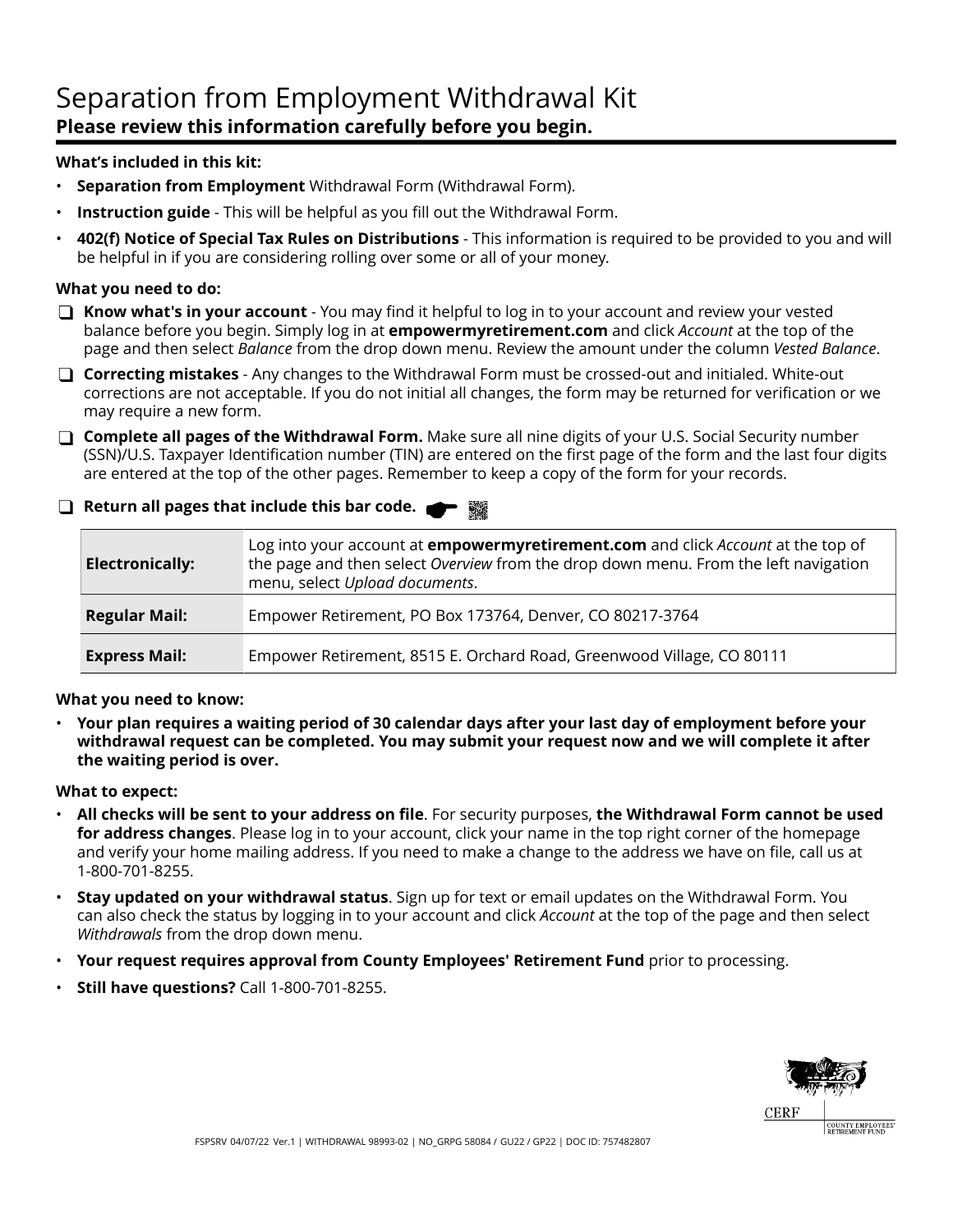## Separation from Employment Withdrawal Form

### **Use this form if you are no longer employed with County Employees' Retirement Fund to request a payment to yourself or a rollover.**

- The enclosed instruction guide will help you as you fill out this form.
- **Read the enclosed notice carefully.** It contains important tax information.
- Questions on this form? Call 1-800-701-8255.

## **Step 1: Your information**

| Print in block letters in black or blue ink. Do not write outside the boxes. All requested personal information<br>is required to be completed. |                                                                                                                                                                                                                                                                                                                            |                                                      |                                                   |  |  |  |  |  |
|-------------------------------------------------------------------------------------------------------------------------------------------------|----------------------------------------------------------------------------------------------------------------------------------------------------------------------------------------------------------------------------------------------------------------------------------------------------------------------------|------------------------------------------------------|---------------------------------------------------|--|--|--|--|--|
| First name                                                                                                                                      | MI                                                                                                                                                                                                                                                                                                                         | Last name (Entire name must match the name on file.) |                                                   |  |  |  |  |  |
|                                                                                                                                                 |                                                                                                                                                                                                                                                                                                                            |                                                      |                                                   |  |  |  |  |  |
| U.S. Social Security number/U.S. Taxpayer                                                                                                       | Date of birth                                                                                                                                                                                                                                                                                                              |                                                      | Account extension                                 |  |  |  |  |  |
| Identification number                                                                                                                           | (mm/dd/yyyy)                                                                                                                                                                                                                                                                                                               |                                                      | (if this applies)                                 |  |  |  |  |  |
|                                                                                                                                                 |                                                                                                                                                                                                                                                                                                                            |                                                      |                                                   |  |  |  |  |  |
| Update me on withdrawal status (optional) by:                                                                                                   |                                                                                                                                                                                                                                                                                                                            |                                                      |                                                   |  |  |  |  |  |
| Text message (area code + number)                                                                                                               |                                                                                                                                                                                                                                                                                                                            |                                                      | You can also check the status of your request at: |  |  |  |  |  |
|                                                                                                                                                 |                                                                                                                                                                                                                                                                                                                            | empowermyretirement.com                              |                                                   |  |  |  |  |  |
| Standard text messaging rates from your mobile carrier may apply.                                                                               |                                                                                                                                                                                                                                                                                                                            |                                                      |                                                   |  |  |  |  |  |
| Email address                                                                                                                                   |                                                                                                                                                                                                                                                                                                                            |                                                      |                                                   |  |  |  |  |  |
|                                                                                                                                                 |                                                                                                                                                                                                                                                                                                                            |                                                      |                                                   |  |  |  |  |  |
| Citizenship - Failure to provide the following information will result in delays.                                                               |                                                                                                                                                                                                                                                                                                                            |                                                      |                                                   |  |  |  |  |  |
| Are you a U.S. citizen or<br>Yes $\Box$                                                                                                         | No <sub>1</sub><br><b>OR</b>                                                                                                                                                                                                                                                                                               |                                                      |                                                   |  |  |  |  |  |
| U.S. resident alien?                                                                                                                            | If no, complete the following information:                                                                                                                                                                                                                                                                                 |                                                      |                                                   |  |  |  |  |  |
|                                                                                                                                                 | Country of legal residence                                                                                                                                                                                                                                                                                                 |                                                      |                                                   |  |  |  |  |  |
|                                                                                                                                                 |                                                                                                                                                                                                                                                                                                                            |                                                      |                                                   |  |  |  |  |  |
|                                                                                                                                                 | You must submit IRS form W-8BEN with your withdrawal request. Download and print form<br>W-8BEN at irs.gov. If the W-8BEN form is not provided or is not filled out correctly, 30% of your<br>withdrawal will be withheld for federal taxes. Refer to the instruction guide for important IRS Form<br>W-8BEN requirements. |                                                      |                                                   |  |  |  |  |  |





FSPSRV 04/07/22 Ver.1 | WITHDRAWAL 98993-02 | NO\_GRPG 58084 / GU22 / GP22 | DOC ID: 757482807 FORM Page 1 of 19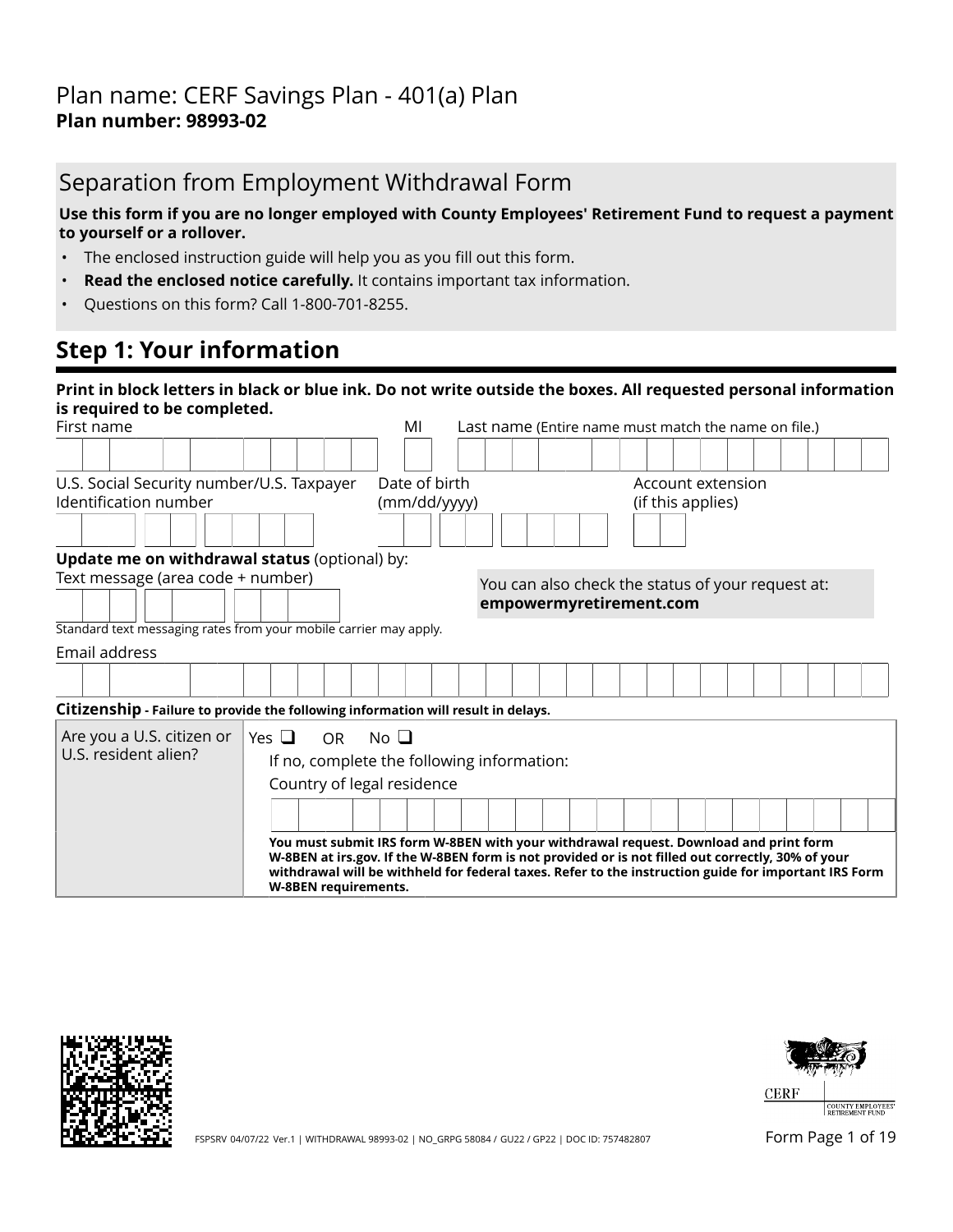

### **Confirm your address**

- Write in the first line of your address.
- **Exclude your city, state and ZIP code.**
- We will use this to confirm that we have your correct address on file.
- If your address is different than what we have on file, **we will not use this address to update your account and your withdrawal may be delayed.**

If you believe that we do not have your correct address or if you need to change your address, call us at 1-800-701-8255 before submitting this form.

### Account address **(include street address with apt/unit # if applicable [exclude city, state and zip code])**

| the contract of the contract of the contract of the contract of the contract of the contract of the contract of |  |  |  |  |  |  |  |  |  |  |  |  |  |  |  |
|-----------------------------------------------------------------------------------------------------------------|--|--|--|--|--|--|--|--|--|--|--|--|--|--|--|

## **Step 2: Account information**

What is your reason for requesting this withdrawal? (Choose only one.)

Retirement

Separation from employment (not retired)

## **Step 3: Withdrawal instructions**

 $\Box$  $\Box$ 

Follow the instruction guide for information on how to complete Step 3.

### **If you are requesting a rollover:**

- $\Box$  Make sure you have opened your new rollover account(s) before you complete this form.
- To establish a new Empower Premier IRA, call 1-877-804-6257. For an Empower Brokerage IRA, call 1-844-644-0112. See the instruction guide for additional details.
- $\Box$  Rollover checks will be made payable to the name of the new IRA company or your new employer's retirement plan.
- $\Box$  Please be sure to include the account number of your new IRA or your new employer's plan.
- **All rollover checks will be mailed to you at the address we have on file.**
- $\Box$  You will be responsible for sending the rollover check to your new account.

| Enter an effective<br>date for your | This date is required if you are requesting a future dated withdrawal within the<br>next 180 days.                               |
|-------------------------------------|----------------------------------------------------------------------------------------------------------------------------------|
| withdrawal:<br>(mm/dd/yyyy)         |                                                                                                                                  |
|                                     | If you leave this blank and the rest of your form is in good order, your withdrawal will be<br>processed as quickly as possible. |

**Continue to the next page to make your withdrawal elections.**

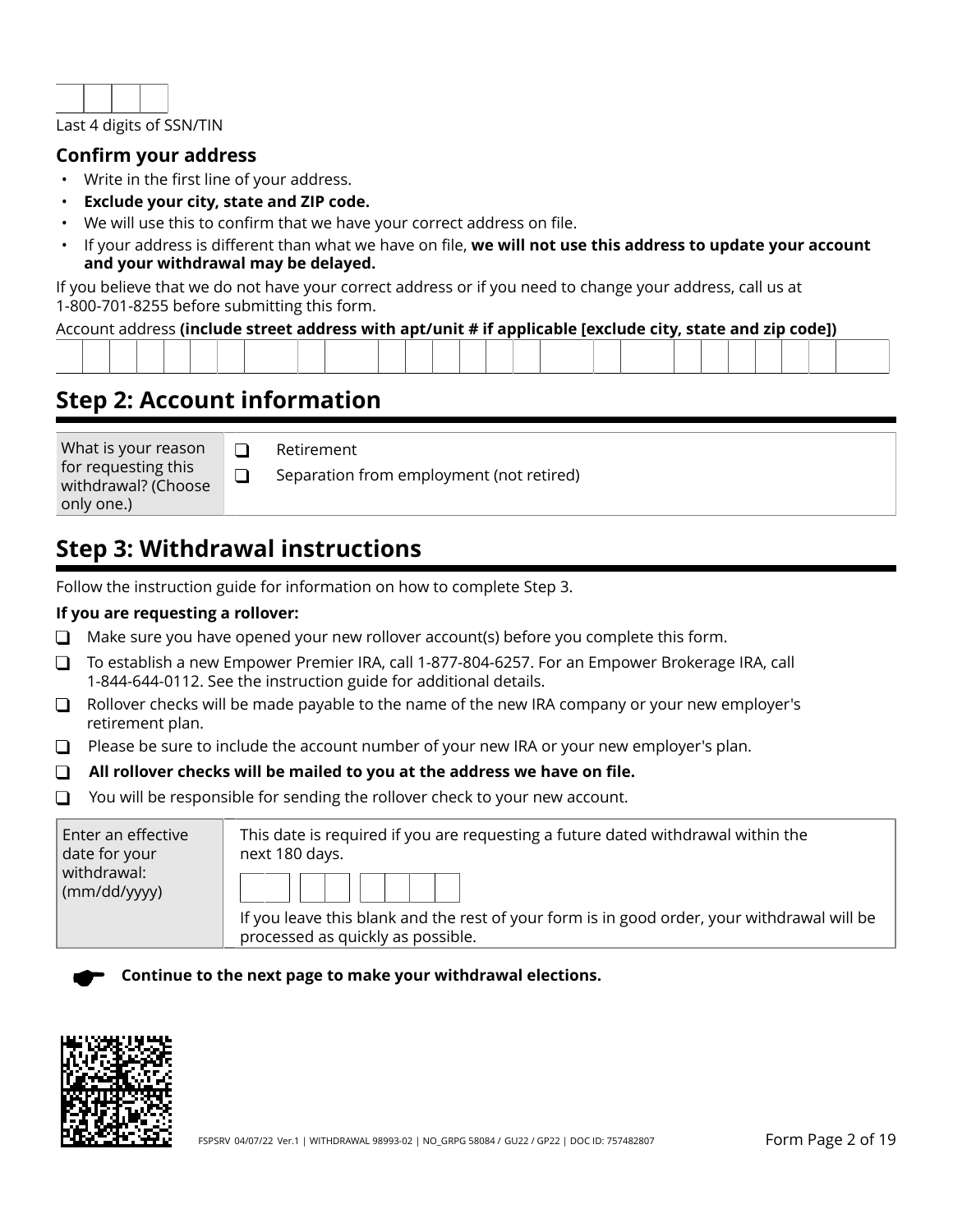

| How would you like to withdraw your money? |                                                                               |  |  |  |
|--------------------------------------------|-------------------------------------------------------------------------------|--|--|--|
| <b>Option A:</b>                           | $\Box$ Pay it to me.                                                          |  |  |  |
| <b>Option B:</b>                           | $\Box$ Roll over funds and save for my retirement.                            |  |  |  |
| Both:                                      | □ Pay some to me and roll over the rest. Complete both Option A and Option B. |  |  |  |

|             |                               | How much of your money do you want paid to you?                                     |
|-------------|-------------------------------|-------------------------------------------------------------------------------------|
|             | Full<br>withdrawal:           | Pay 100% to me.                                                                     |
| O<br>÷<br>О |                               | Pay a portion to me (choose either a percentage or dollar amount, not both):<br>- 1 |
|             | <b>Partial</b><br>withdrawal: | Dollar amount<br>Percentage<br>$\%$<br>OR                                           |

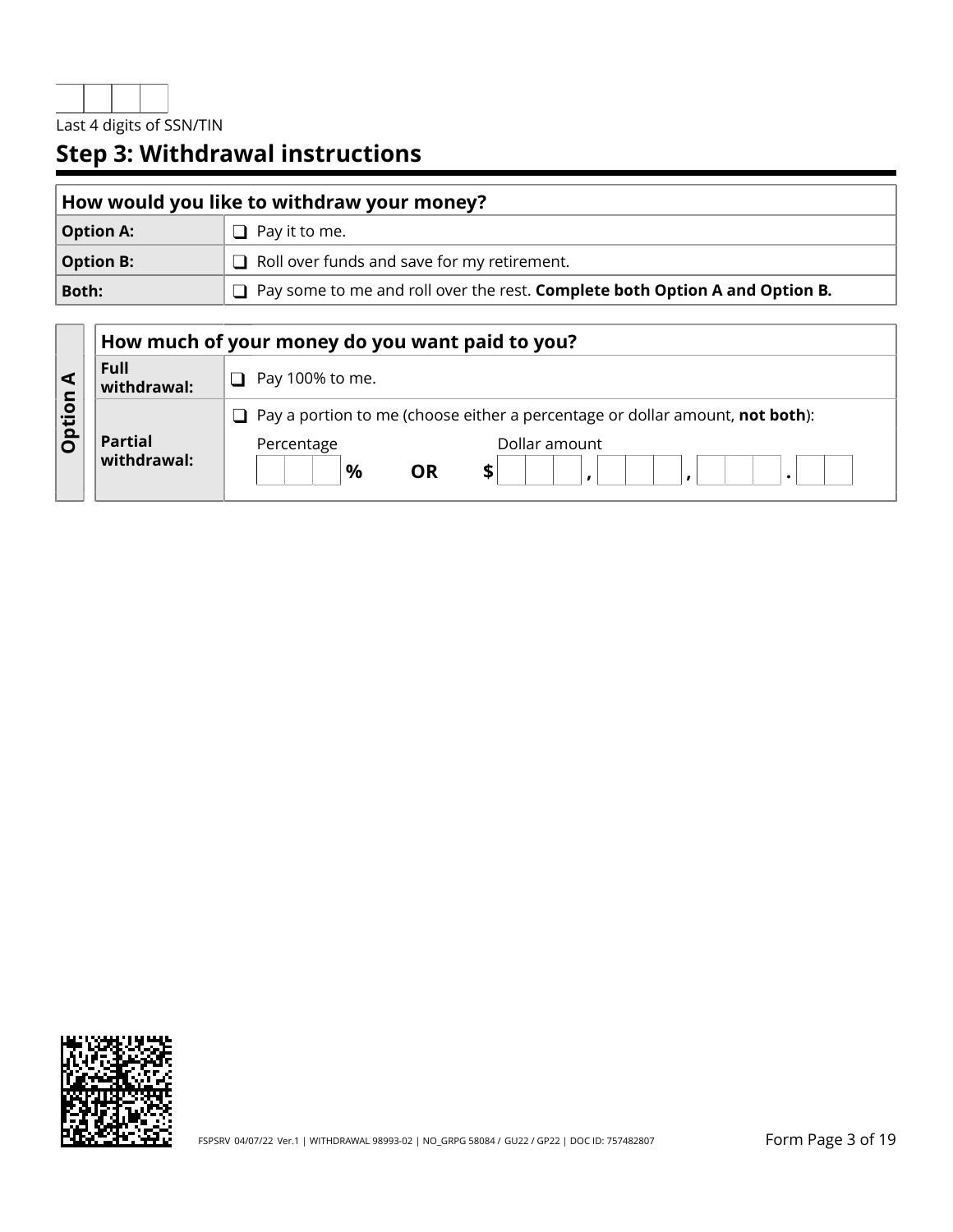

|        | How much of your money do you want to roll over?<br>(Please note: If you are due a required minimum distribution (RMD), it will be calculated and paid to you<br>before the rollover is processed.) |                                                                                                                                                                                                                                                      |  |  |  |  |  |  |  |
|--------|-----------------------------------------------------------------------------------------------------------------------------------------------------------------------------------------------------|------------------------------------------------------------------------------------------------------------------------------------------------------------------------------------------------------------------------------------------------------|--|--|--|--|--|--|--|
|        | <b>Full rollover:</b>                                                                                                                                                                               | Roll over 100%.                                                                                                                                                                                                                                      |  |  |  |  |  |  |  |
| m      | <b>Partial</b><br>rollover:                                                                                                                                                                         | Roll over the rest of my withdrawal not paid in Option A.<br>$\Box$<br>Roll over a portion (choose either a percentage or a dollar amount, not both):<br>Dollar amount<br>Percentage<br>$\%$<br><b>OR</b><br>\$                                      |  |  |  |  |  |  |  |
| Option |                                                                                                                                                                                                     | Where would you like to roll over your money?                                                                                                                                                                                                        |  |  |  |  |  |  |  |
|        | To an Empower<br><b>Premier IRA:</b><br>(fee waived)                                                                                                                                                | Traditional IRA (enter account number below)<br>Roth IRA (enter account number below) (A rollover of pretax money to a Roth IRA is<br>$\Box$<br>a taxable event subject to ordinary taxes.)                                                          |  |  |  |  |  |  |  |
|        | To an Empower<br><b>Brokerage IRA:</b>                                                                                                                                                              | $\Box$<br>Traditional IRA (enter account number below)<br>X<br>$\mathsf{R}$<br>A<br>Roth IRA (enter account number below) (A rollover of pretax money to a Roth IRA is<br>ப<br>a taxable event subject to ordinary taxes.)<br>$\mathsf{R}$<br>Χ<br>A |  |  |  |  |  |  |  |

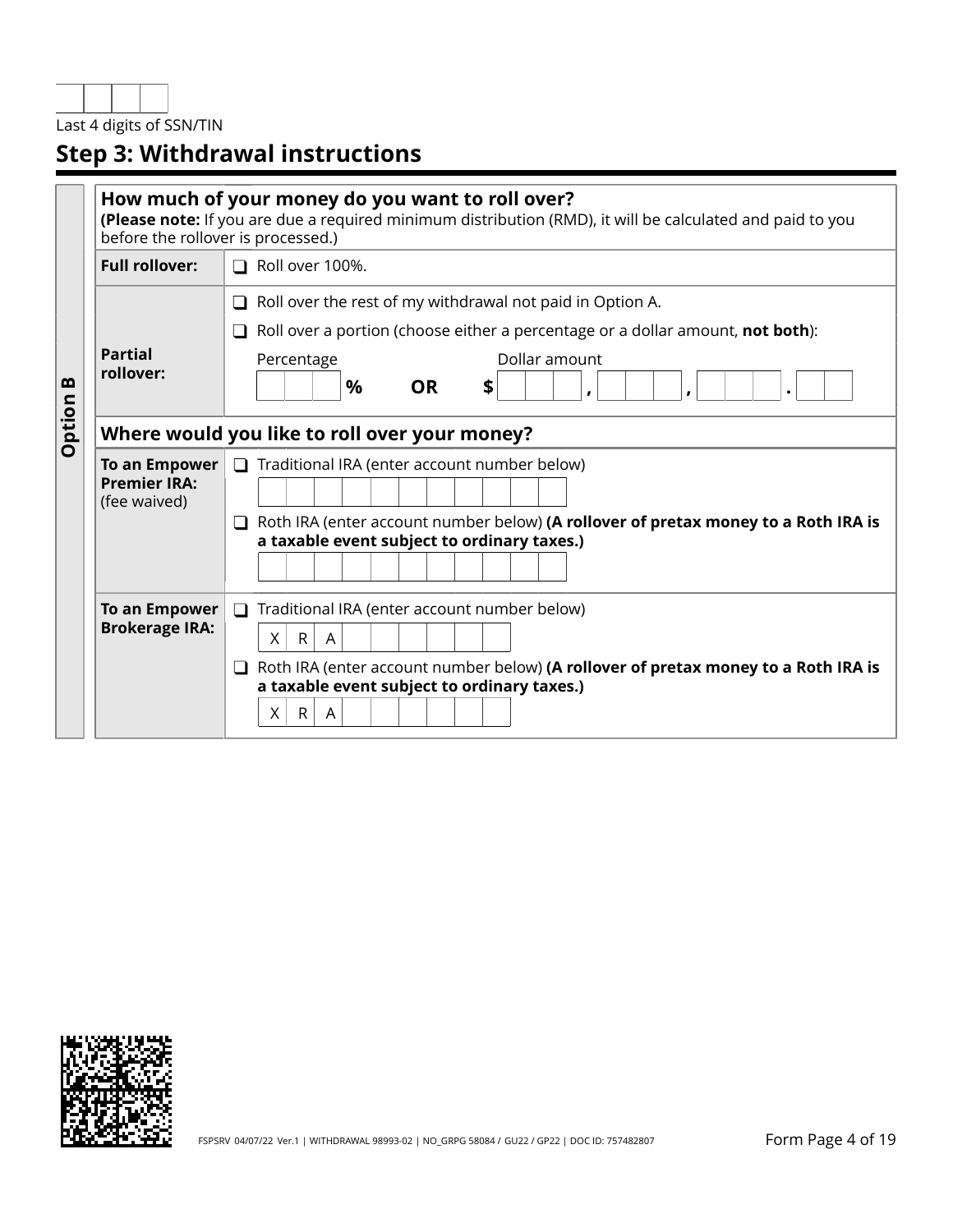

|              | To an account | <b>Traditional IRA</b><br>$\mathbf{I}$                                                               |
|--------------|---------------|------------------------------------------------------------------------------------------------------|
|              | elsewhere:    | Roth IRA (A rollover of pretax money to a Roth IRA is a taxable event subject to<br>ordinary taxes.) |
| (con't)<br>m |               | An employer-sponsored retirement plan                                                                |
|              |               | Name of the IRA company or employer-sponsored retirement plan                                        |
| Option       |               |                                                                                                      |
|              |               | Account number for your new IRA or employer-sponsored retirement plan                                |
|              |               |                                                                                                      |

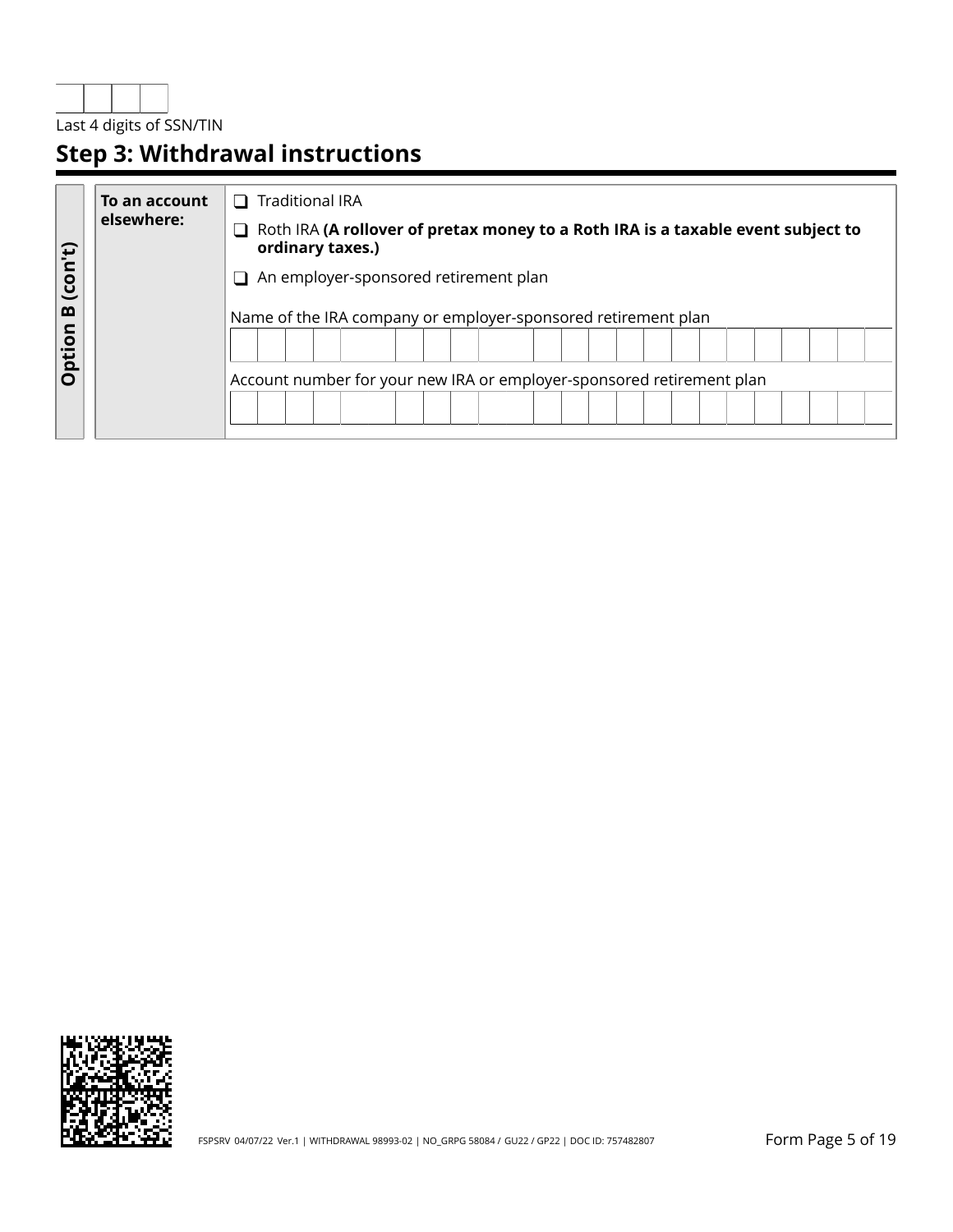

## **Step 4: Tax withholding**

If you choose to have all or a portion of this withdrawal paid to you, we will **automatically withhold 20%** for federal taxes. If a portion of this withdrawal is treated as your required minimum distribution (RMD), we will only withhold **10%** for federal taxes for this portion of your payment. Any state tax withholding is based on your state of residence.

| <b>Federal tax:</b> | We will automatically withhold the amount listed above.<br>☑<br>ADD an <b>EXTRA</b> (choose either a percentage or a dollar amount, not both):<br>ل<br>Dollar amount<br>Percentage<br>$\%$<br><b>OR</b><br>\$                                                                                                                                         |
|---------------------|-------------------------------------------------------------------------------------------------------------------------------------------------------------------------------------------------------------------------------------------------------------------------------------------------------------------------------------------------------|
|                     | Do not withhold federal taxes on the portion of my payment treated as an RMD.<br>a l                                                                                                                                                                                                                                                                  |
| <b>State tax:</b>   | Withhold the default amount<br>$\sim$<br>ADD an <b>EXTRA</b> (choose either a percentage or a dollar amount, <b>not both</b> ):<br>$\mathcal{L}_{\mathcal{A}}$<br>Dollar amount<br>Percentage<br>$\%$<br><b>OR</b><br>\$<br>Do not withhold state taxes from my withdrawal.<br>$\Box$<br>I have attached the election form for my state, if required. |

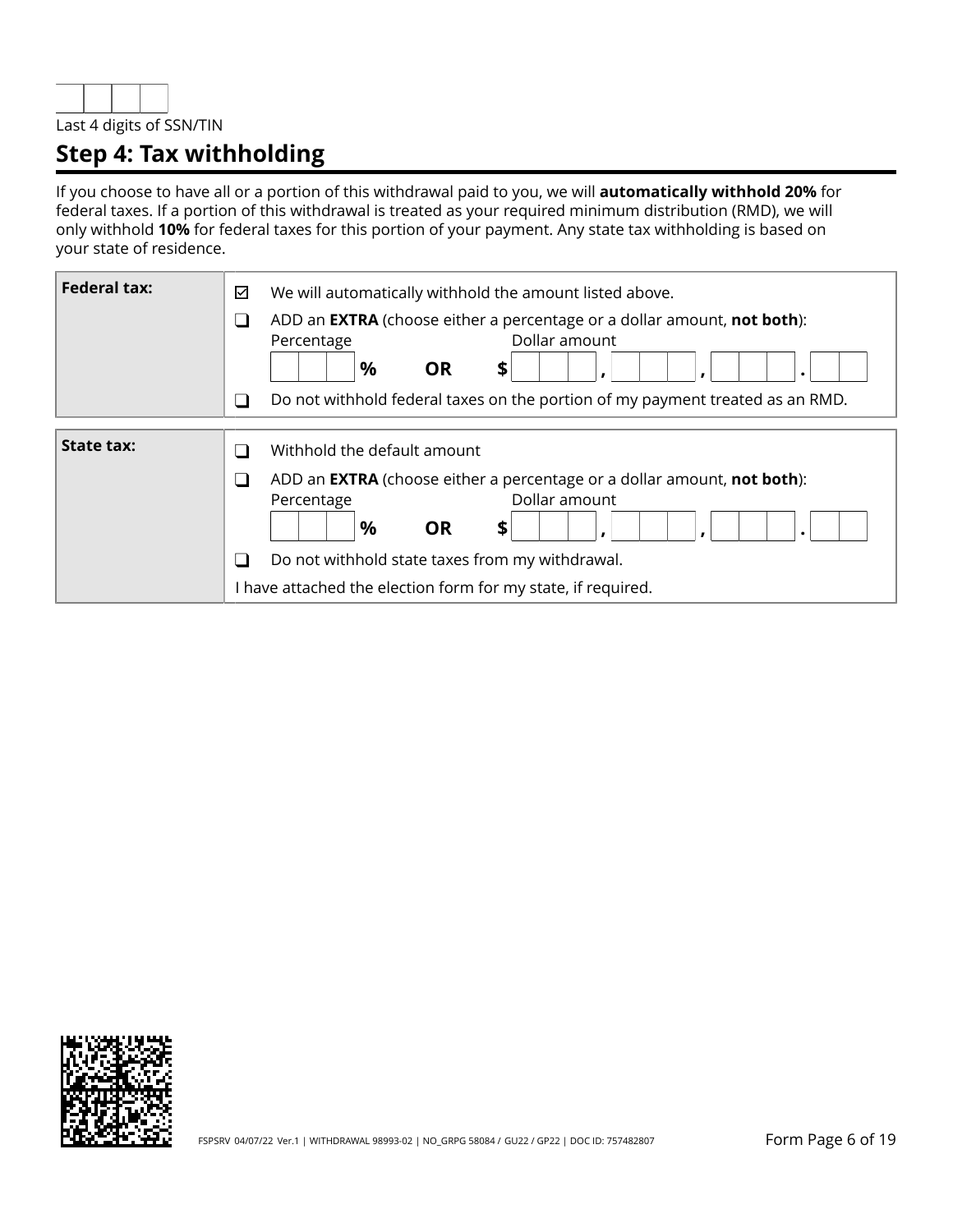

# **Step 5: Delivery options**

| <b>For all amounts</b><br>paid directly to you: | $\Box$   | <b>Regular</b> mail to my address on file. (Free)                                                                                                                                                                                                                                                                                                                     |
|-------------------------------------------------|----------|-----------------------------------------------------------------------------------------------------------------------------------------------------------------------------------------------------------------------------------------------------------------------------------------------------------------------------------------------------------------------|
|                                                 | $\sqcup$ | <b>Express</b> delivery to my address on file. (\$30.00 fee.) Estimated delivery is two to<br>three business days after the withdrawal is completed.                                                                                                                                                                                                                  |
|                                                 | ⊔        | <b>Electronic</b> deposit (ACH) to the bank account on file. (\$15.00 fee.)                                                                                                                                                                                                                                                                                           |
|                                                 |          | Important: If you have more than one bank account on file with us, please<br>provide the account nickname and the last four digits of the account number that you<br>would like to use. For your protection, your ACH banking information must have been<br>previously submitted to us and verified; otherwise, we will send the check(s) to your<br>address on file. |
|                                                 |          | Bank account nickname                                                                                                                                                                                                                                                                                                                                                 |
|                                                 |          | Last four digits of the bank account number                                                                                                                                                                                                                                                                                                                           |
| For all rollover<br>checks:                     | ⊔        | <b>Regular</b> mail to my address on file. (Free) Estimated delivery is up to five business<br>days after the withdrawal is completed.                                                                                                                                                                                                                                |
|                                                 | ⊔        | <b>Express</b> delivery to my address on file. (\$30.00 fee.) Estimated delivery is two to<br>three business days after the withdrawal is completed.                                                                                                                                                                                                                  |

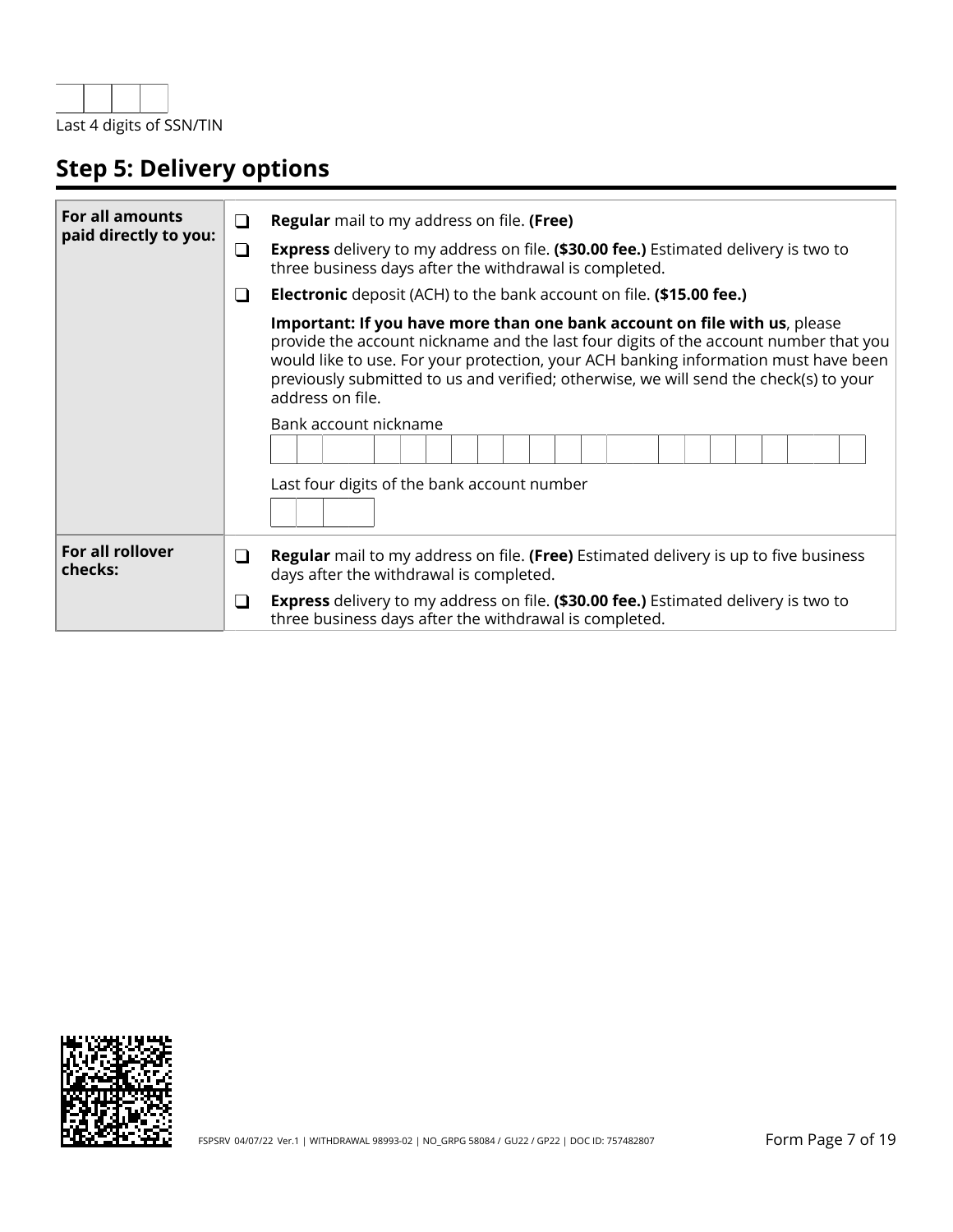

## **Step 6: Signatures and consent**

#### **My consent:**

I understand and agree to all pages of this form, instruction guide and notice(s) and affirm all information is correct. I acknowledge the following:

I understand I have the option to elect an installment payout or annuity option allowed under my plan, and I have elected the withdrawal option listed above.

I request a withdrawal of my account according to my instructions on the form. Once a payment has been completed, it cannot be changed or reversed. I understand that my election(s) on this form are effective for 180 days. If I request a full withdrawal from my account, any residual amounts that may be posted to my account will be paid out in the same manner as I have elected on this form. I consent to any subsequent payment of these residual amounts in accordance with this form.

Under penalty of perjury, I certify that the U.S. Social Security number or U.S. Taxpayer Identification number shown in Step 1 is correct. I am a U.S. person if I marked *Yes* to the *Are you a U.S. citizen or U.S. resident alien?* question in Step 1 of this form.

I understand that the IRS requires me to receive the 402(f) Notice of Special Tax Rules on Distributions, which is included in this packet. I have 30 days after the receipt of this notice to determine if I would like to take a withdrawal. By signing this form, I understand I am taking money out before the 30-day decision period expires, and once a payment has been processed, it cannot be changed or reversed.

#### **Please note:**

We must comply with the regulations and requirements of the Office of Foreign Assets Control, Department of the Treasury (OFAC). As a result, we cannot conduct business with persons in a blocked country or any person designated by OFAC as a specially designated national or blocked person. For more information, please access the U.S. Department of the Treasury website at: home.treasury.gov and enter *OFAC* in the search bar.

This withdrawal request may be subject to an administrative review period prior to processing, and the investments in your account will not be sold until the withdrawal is completed. The review period may take several business days. Your investments may fluctuate with market performance, so you may want to review your account with your advisor prior to making a withdrawal request. If you initiate a fund transfer during the review period, it may delay your withdrawal. If you want to make investment changes prior to withdrawal, please contact us or access your account online.

#### **Any person who presents a false or fraudulent claim is subject to criminal and civil penalties.** My signature Signature date **(Required)**

An original, handwritten signature is required on this form. (mm/dd/yyyy)

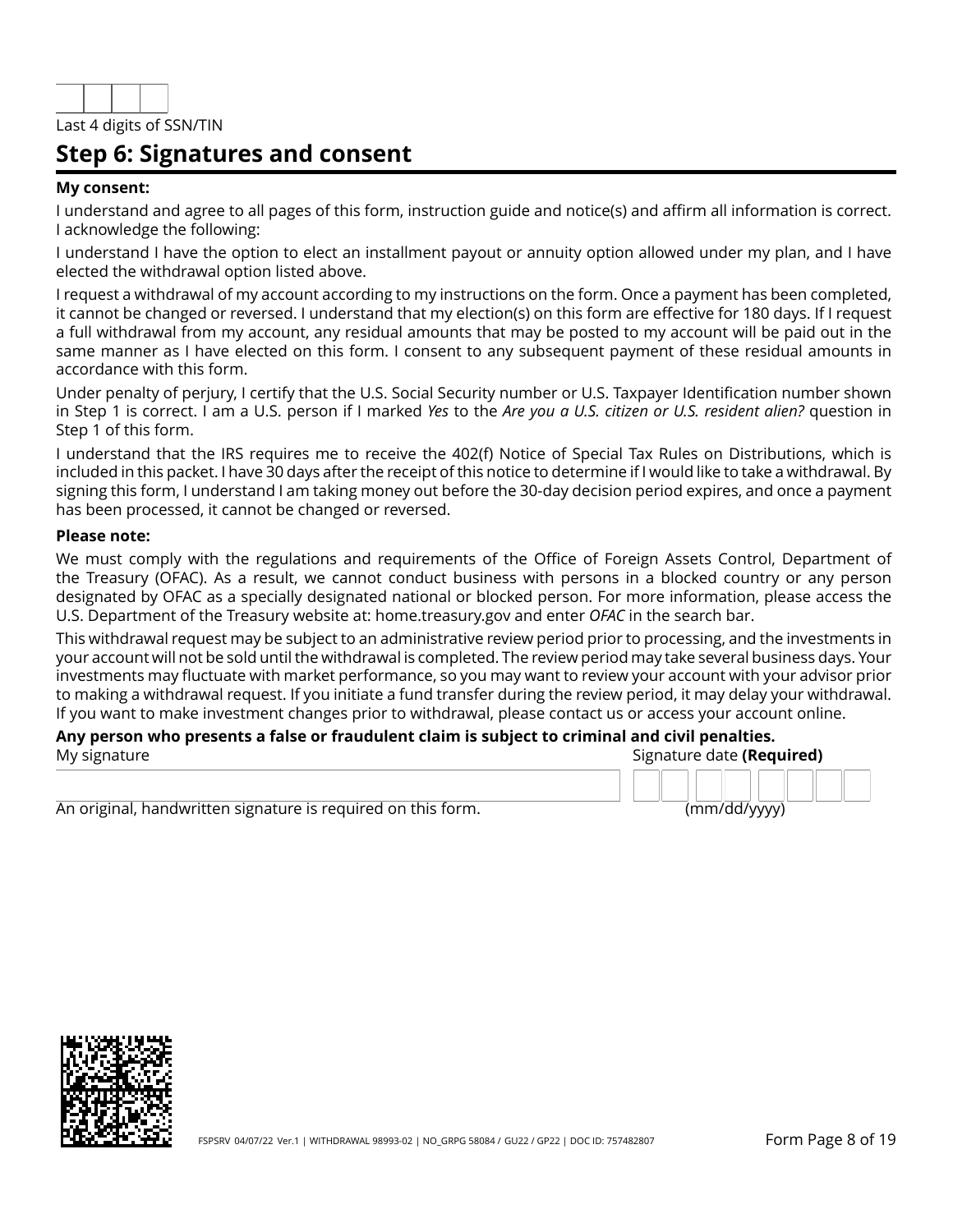## **Verify and send**

## **Make sure to complete each step.**

Did you provide all nine digits of your U.S. Social Security number/U.S. Taxpayer Identification number on the first page and the last four digits on the other pages, answer the citizenship questions and obtain all handwritten signatures? Omitting information will cause delays.

## **Send your request. Return all pages with the bar code.**

| <b>Electronically:</b> | Log into your account at <b>empowermyretirement.com</b> and click <i>Account</i> at the top of<br>the page and then select Overview from the drop down menu. From the left navigation<br>menu, select Upload documents. |
|------------------------|-------------------------------------------------------------------------------------------------------------------------------------------------------------------------------------------------------------------------|
| <b>Regular Mail:</b>   | Empower Retirement, PO Box 173764, Denver, CO 80217-3764                                                                                                                                                                |
| <b>Express Mail:</b>   | Empower Retirement, 8515 E. Orchard Road, Greenwood Village, CO 80111                                                                                                                                                   |

### **What to expect:**

Your form requires approval from County Employees' Retirement Fund. Acquiring the approval(s) may take several business days. Once your form is approved, it can take up to an additional three to five business days for it to be processed, and additional time may be needed for delivery.

### **Contact information:**

Online empowermyretirement.com By phone 1-800-701-8255 weekdays from 6 a.m. to 8 p.m. Mountain time 1-303-737-7249 from outside the U.S. TTY number 1-800-345-1833

**Securities, when presented, are offered and/or distributed by GWFS Equities, Inc., Member FINRA/SIPC**. GWFS is an affiliate of Empower Retirement, LLC; Great-West Funds, Inc.; and registered investment adviser, Advised Assets Group, LLC. This material is for informational purposes only and is not intended to provide investment, legal or tax recommendations or advice.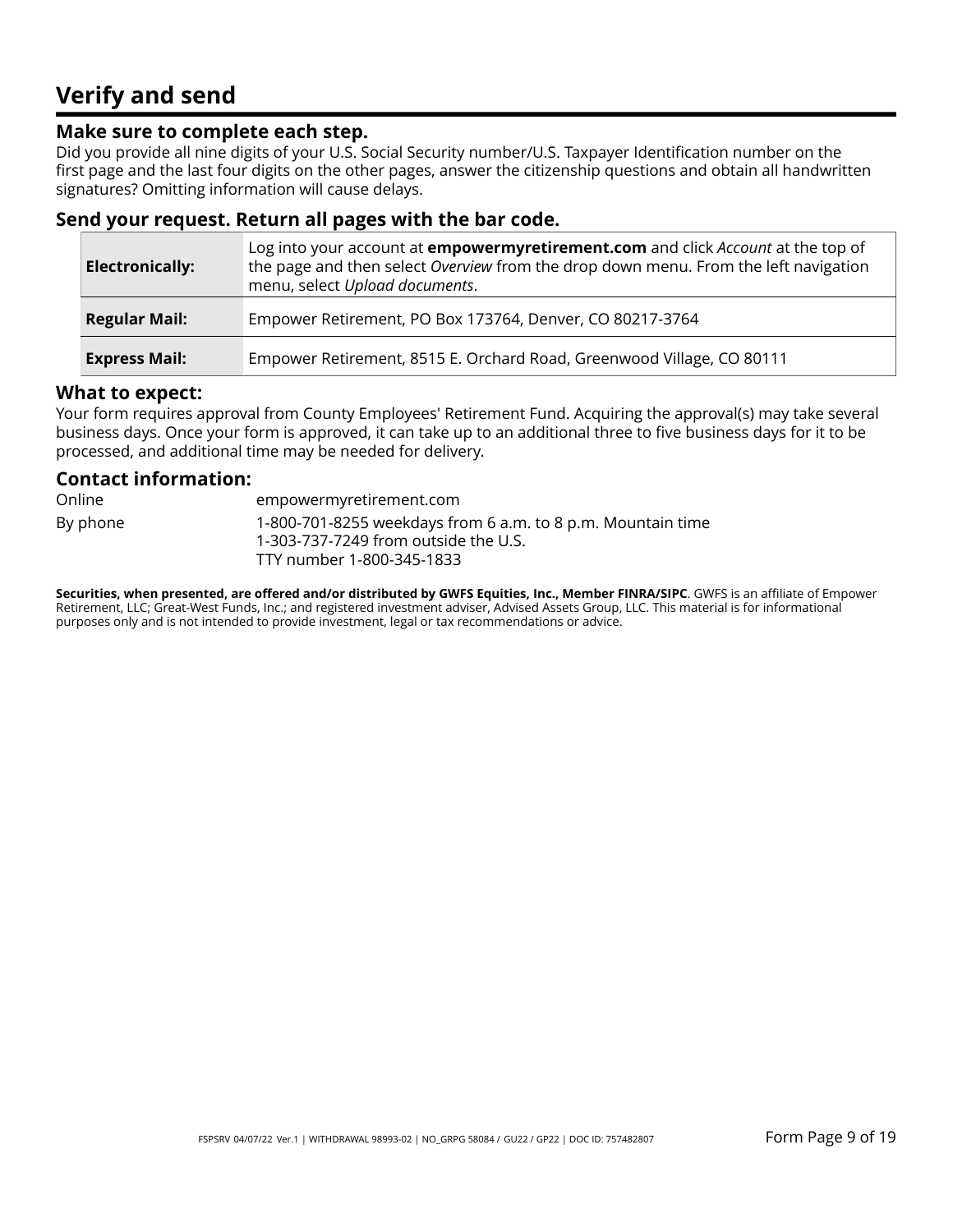# **INSTRUCTION GUIDE**

This instruction guide provides important information and tips to help you complete the Withdrawal Form. The sections of the instruction guide match the sections of the Withdrawal Form.

## **Please read it carefully and follow along as you complete the Withdrawal Form.**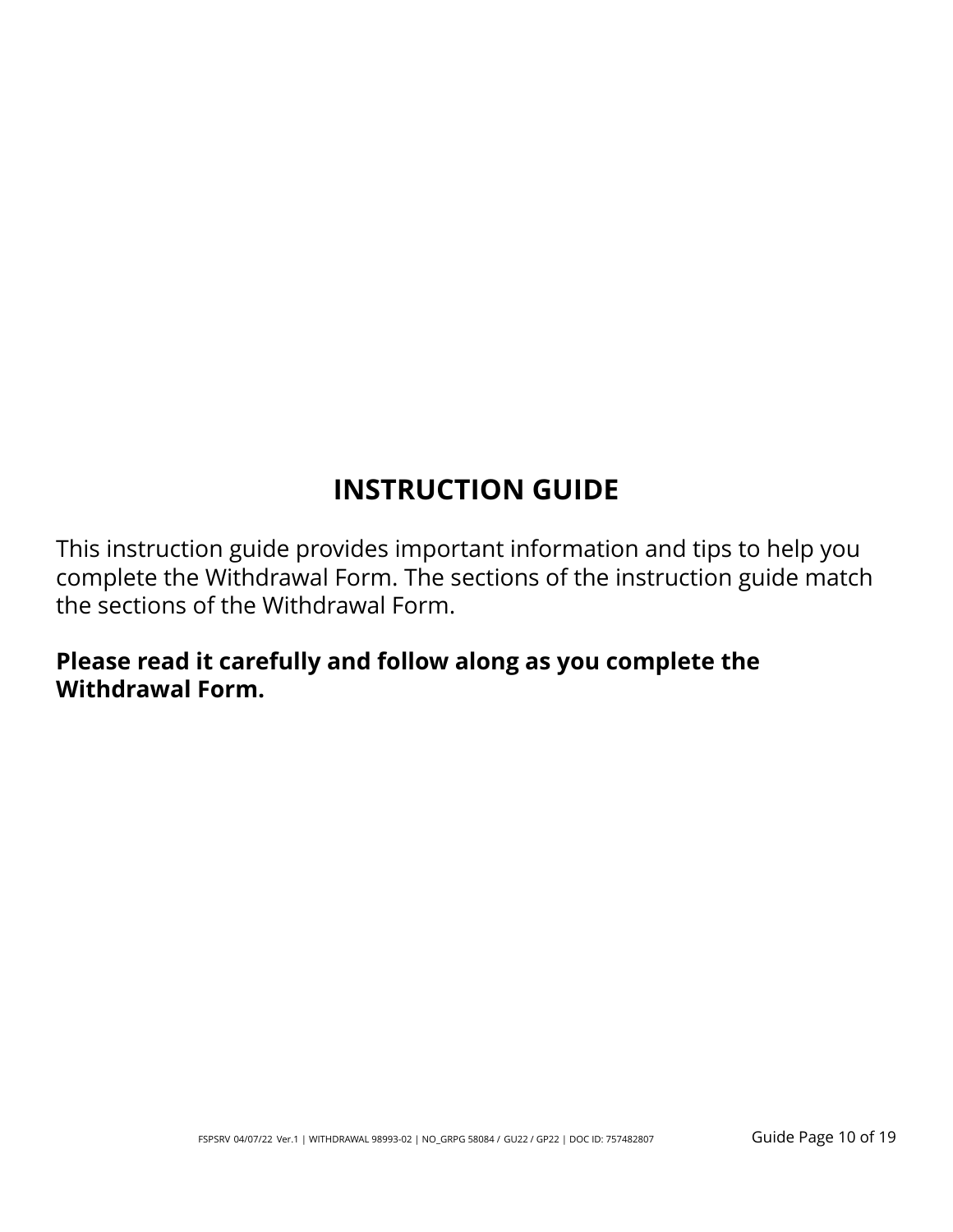## **Step 1: Your information**

## Quick tips:

- **Include full U.S. Social Security number/U.S. Taxpayer Identification number.**
- **Confirm your address.**
- **Attach IRS Form W-8BEN, if applicable.**

### **U.S. Social Security number/U.S. Taxpayer Identification number**

It's important that you provide your complete and correct U.S. Social Security number/U.S. Taxpayer Identification number for accurate tax reporting and verification.

### **Account extension**

You will only have an account extension if you have multiple accounts on our platform. If you have an account extension, it can be found on your statement.

#### **Updates on this request**

We will keep you updated on the status of this withdrawal if you provide us your mobile number or your email address. By providing your mobile number and/or email address, you are consenting to receive text messages, emails, or both related to this request.

#### **Are you a non-resident alien?**

If so, we will withhold taxes at a rate of 30% unless your country of residence has entered into a tax treaty with the U.S. that provides for a reduced withholding rate or an exemption from withholding. To claim this treaty rate, you must complete and attach IRS Form W-8BEN. You can download this form by accessing irs.gov, clicking *Forms & Instructions* at the top of the page, and typing "W-8BEN" in the search bar.

### **Use the tips below to make sure your W-8BEN form is received in good order.**

- To receive the treaty rate, the country must be listed on the IRS website as having a treaty benefit.
- Your name and country of citizenship must be spelled out and the country cannot be the United States of America.
- Your address cannot be a P.O. Box.
- You must provide a valid date of birth.
- Your form must be signed and dated.
- Your foreign tax identifying number cannot match your U.S. Social Security number or U.S. Taxpayer Identification number.
- All countries listed on the form must match.

### **Confirm your address**

For your security, **your address on the Withdrawal Form must match the address we have on file**. Address information must be on file for at least 15 days. If you need to make a change to the address we have on file, call us at 1-800-701-8255.

## **Step 2: Account information**

## Quick tips:

• **Choose one reason for your withdrawal.**

### **Reason for your withdrawal**

You may only select one reason for your request. If you select more than one withdrawal reason, your request will be returned for further clarification.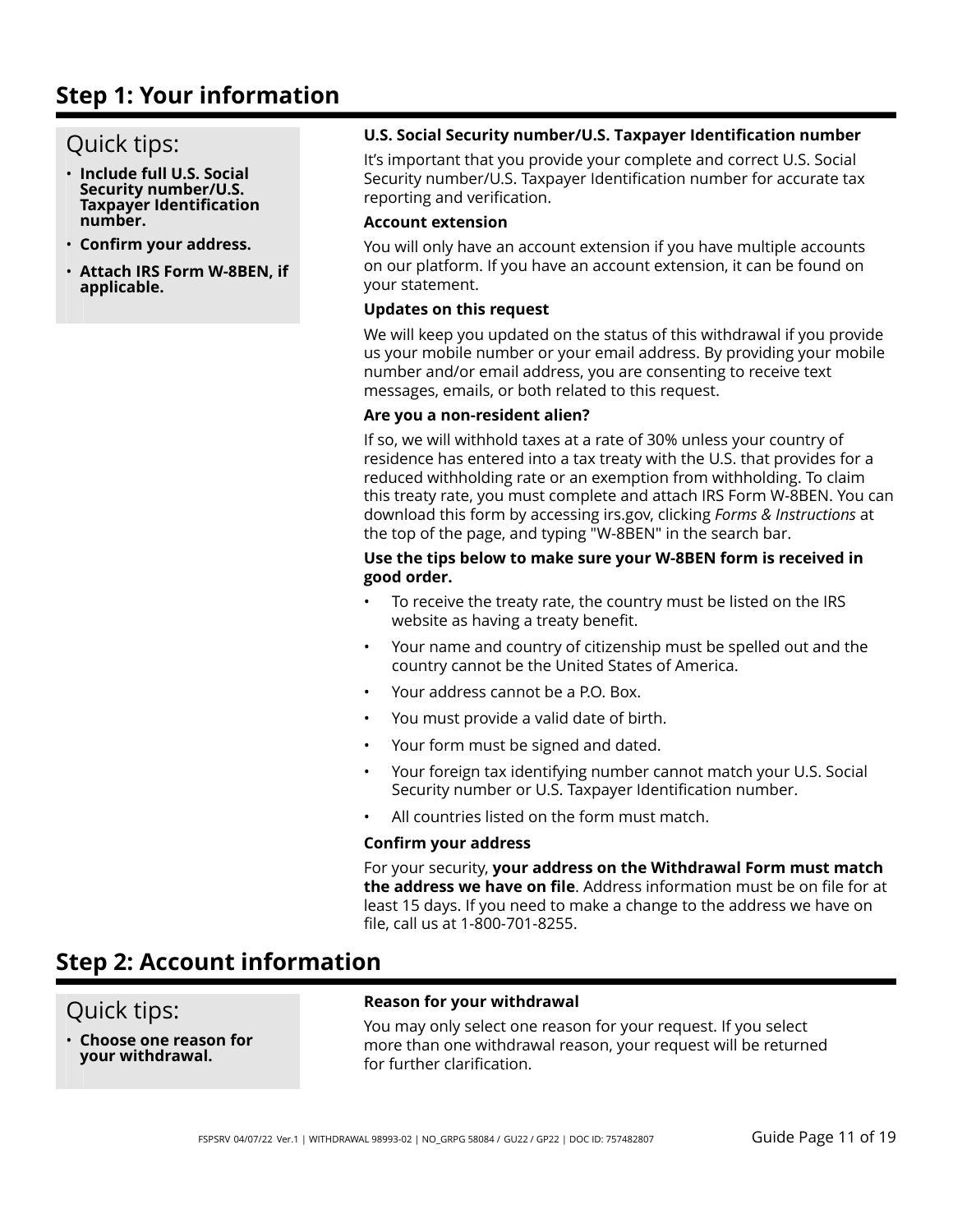## Quick tips:

- **Review your vested account balances.**
- **Decide how much you want to withdraw.**
- **Decide how you would like it paid.**
- **Review your rollover options.**
- **Rollover checks are made payable to the new IRA company or new retirement plan.**
- **Rollover checks are mailed to you.**
- **Rollover amounts cannot be sent electronically.**

This is the longest section of the form. You will need to decide how much you want to withdraw and how you would like to have it paid.

### **How will the withdrawal be paid?**

You will need to decide whether you want to have your withdrawal:

- Paid directly to you, or
- Rolled over to continue to save for retirement.

You can do both and have a portion paid to you and roll over the rest.

#### **Choosing an amount to pay to yourself**

You can choose to withdraw:

- Your entire account balance.
- A specific percentage of your account or a specific dollar amount. **Do not enter both.** If your account balance is less than the dollar amount you requested, 100% will be distributed.

#### **Choosing an amount to roll over**

You can choose to roll over:

- Your entire account balance.
- The remaining amount that is not paid directly to you.
- A specific percentage of your account or a specific dollar amount. **Do not enter both.** If your account balance is less than the dollar amount you requested, 100% will be distributed.

#### **What types of rollovers are allowed?**

- Funds can be rolled over to an eligible retirement plan (401(a), 401(k), 403(b)) or a Traditional IRA. You can also roll over this money to a Roth IRA. However, if you choose to roll over this money to a Roth IRA, **these amounts will become subject to federal and state tax withholding. We will not withhold the taxes and you will be responsible for making the tax payments when you file your tax return.** The taxable withdrawal will be reported on IRS Form 1099-R.
- *Pretax funds* may also be rolled into a governmental 457(b) plan.

#### **Who will your rollover check be made payable to?**

Your rollover check will be made payable to either the IRA company that you choose or the name of the employer-sponsored retirement plan that you choose. We will include a notation on the check that this rollover is *For Your Benefit.*

#### **Will your rollover be automatically sent to the new account?**

In most cases, no. For security purposes and to prevent fraud on your account, your rollover check will be mailed to you at the address we have on file. **Please confirm that we have your correct address before you complete this form**. You will be responsible for forwarding the rollover payment to the new IRA provider or new employer plan in a timely manner. Rollover amounts cannot be sent electronically.

This Withdrawal Form is only used to make the withdrawal from your account with us. **Please contact your new IRA provider or**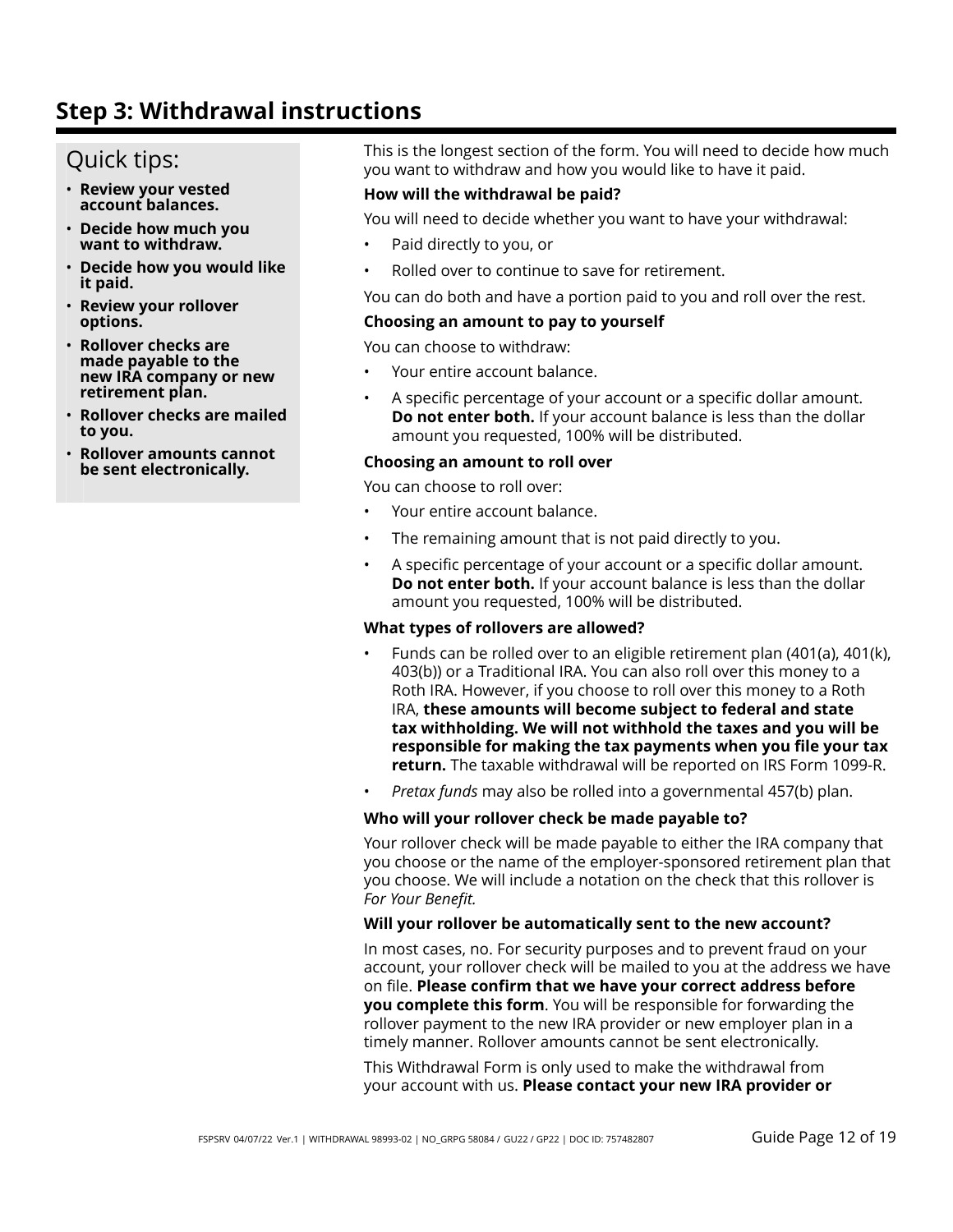#### **new employer to open your rollover account. You will need this information before you complete this form**.

### **Empower IRA options**

Empower Retirement offers two different types of IRA accounts:

- Mutual fund IRAs that invest in mutual funds only

- Brokerage IRAs that allow you to invest in individual stock and other securities

- To establish a new traditional or Roth **Empower Premier IRA** contact the retirement solutions center at 1-877-804-6257 to open an account by phone OR complete an Empower Retirement IRA application at empower-retirement.com/ira. A minimum vested balance of \$500 is required.
- To establish a new traditional or Roth **Empower Brokerage IRA** contact Empower Brokerage 1-844-644-0112. A minimum vested balance of \$500 is required.

#### **Exception from early withdrawal penalty for public safety officers**

If you are a public safety employee who separated from employment on or after the year in which you reached age 50, you are permitted to take a withdrawal from your governmental defined contribution plan without incurring the 10% early withdrawal tax penalty. This does not apply if you separated from employment before age 50, even if you wait until age 50 to take a withdrawal. For more information, refer to IRA Publication 575 or speak with your tax advisor.

## **Step 4: Tax withholding**

## Quick tips:

- **Default amounts are automatically withheld.**
- **Attach state withholding form, if applicable.**

#### **Please read the attached 402(f) Notice of Special Tax Rules on Distributions.**

### **How is tax withholding calculated?**

If you choose to have all or a portion of this withdrawal paid to you, we will **automatically withhold 20%** for federal taxes. If a portion of this withdrawal is treated as your required minimum distribution (RMD), we will only withhold **10%** for federal taxes for this portion of your payment. Any state tax withholding is based on your state of residence.

#### **What if you would like to withhold more than the automatic amounts?**

If you would like to withhold an EXTRA amount, enter the EXTRA percentage or dollar amount you want withheld. **Do not enter both. Please note: This EXTRA amount is ADDED to the amount we automatically withhold.**

**There is no withholding on amounts you choose to roll over on this form.**

#### **Special notes about state withholding, if applicable.**

If you are making this withdrawal in a state that has different tax withholding laws from the state you live in, we encourage you to consult with your tax advisor before making your withholding elections.

If you would like to withhold taxes differently than your state's rate and your state allows you to, you must include a completed state income tax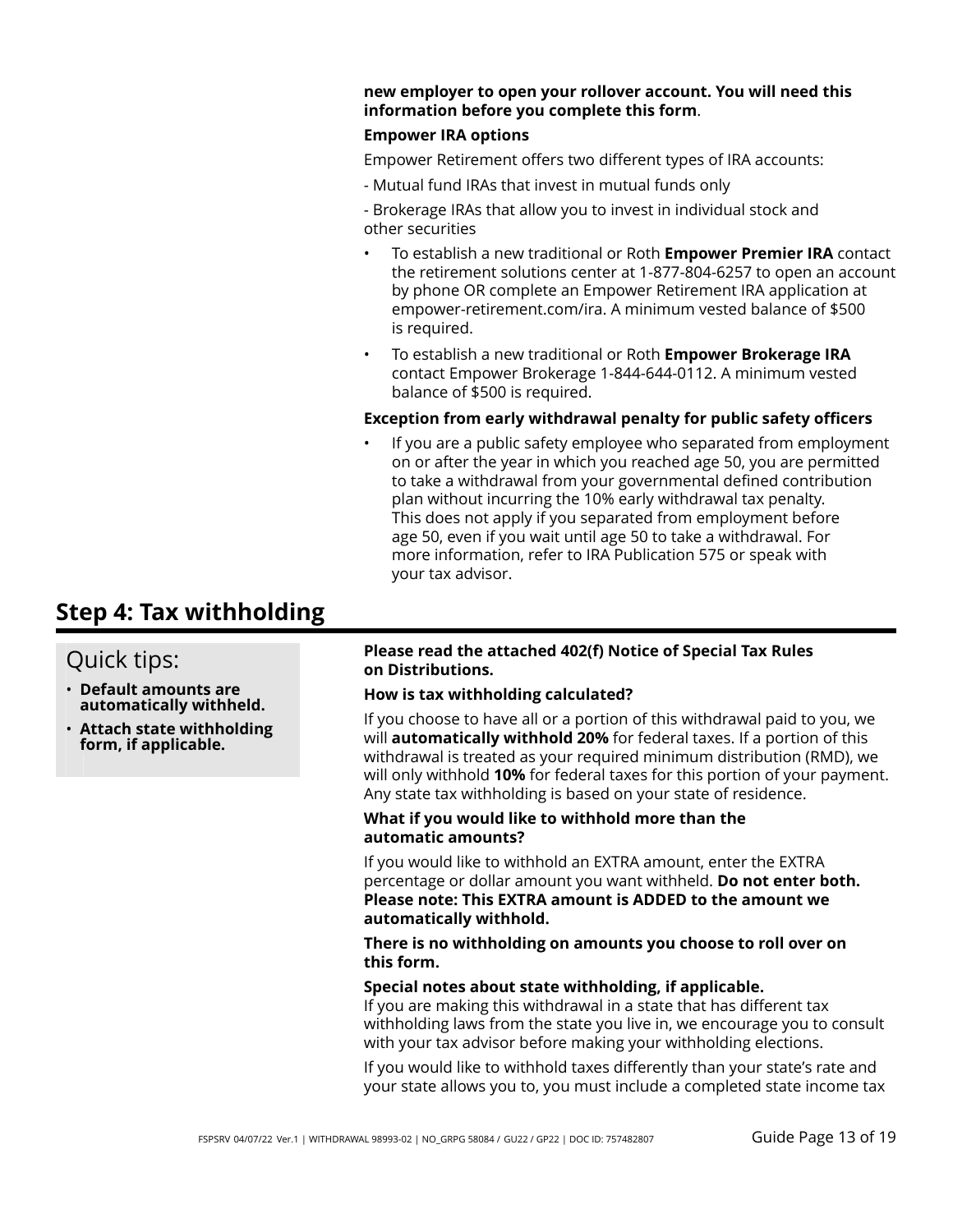withholding form with your Withdrawal Form. You can obtain your state's income tax withholding form on the state's website.

If the form is required for your withdrawal and you do not include it or do not complete it accurately, the withdrawal will be taxed according to applicable state regulations.

## **Step 5: Delivery options**

## Quick tips:

- **Choose your delivery option.**
- **Note any applicable fees.**
- **Checks are mailed to the address we have on file.**
- **Electronic deposits (ACH) are made to the bank account we have on file.**
- **Address and banking information must be on file for at least 15 days.**
- **To add your bank account, you can set it up by going to your account online or by calling us at the number listed on this form.**

Your payment will not be delivered until the withdrawal process is complete. This includes receiving your request in good order and any required information or approvals from County Employees' Retirement Fund.

### **Delivery options for** *Pay it to me* **amounts**

- Regular mail
- Express mail
- Electronic deposit (ACH) (See *Important information about electronic delivery* below.)

### **Delivery options for** *Rollover* **amounts**

- Regular mail
- Express mail

### **All payments sent by regular or express mail will be sent to the address we have on file**. This is for your security and to help prevent fraud on your account.

You may not use this form to update your mailing address. If you need to update your mailing address, call us at 1-800-701-8255 for instructions.

If an option is not selected, all transactions will be sent by regular mail.

### **Delivery fees**

- There is a \$30.00 fee for express mail.
- There is a \$15.00 fee for electronic deposit (ACH).
- Any delivery fee is non-refundable and will be deducted from the withdrawal amount.
- Express delivery will occur Monday through Friday, with no signature required.

### **Important information about electronic delivery**

- If requested, your funds can be delivered electronically to your bank account through the Automated Clearing House (ACH) network. By choosing electronic delivery, you are authorizing us to deposit and withdraw funds to and from your account as necessary, including any adjustments that may be needed. Also, you are authorizing your bank to receive deposits and allow withdrawals, including adjustments, in the same manner.
- Your electronic deposit (ACH) banking information must have been previously submitted to us and verified for your protection; otherwise, we will send the check to your address on file.
- You authorize and direct your financial institution not to hold any overpayments on your behalf, or on behalf of your estate or any current or future joint account holder, if applicable.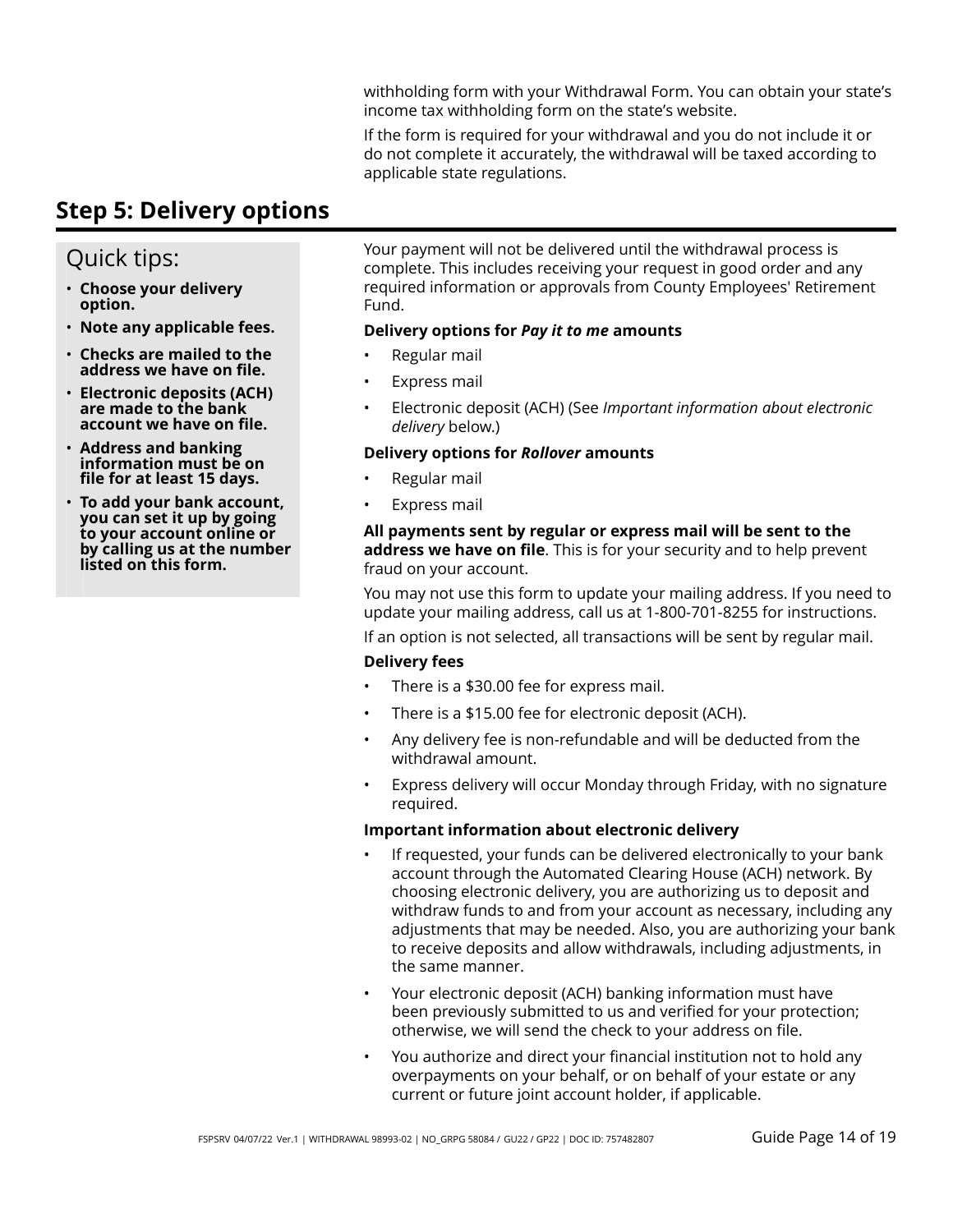## **Step 6: Signatures and consent**

## Quick tips:

- **Don't forget to sign your form!**
- **Consider the impact of market fluctuations in case your request is delayed.**
- We encourage you to consult with your tax or legal advisor as needed.
- The Withdrawal Form and instruction guide are not intended to provide tax or legal advice.
- It is your responsibility to make sure your elections on the Withdrawal Form are accurate. Your elections must meet the tax requirements of the Internal Revenue Code. If you are requesting a rollover to another employer's plan, you must be certain the plan will accept the rollover.
- You are responsible for any income tax and penalties assessed by the IRS and state tax authorities based on your chosen elections.
- For your protection, we may hold your withdrawal for additional security verification.
- If any section of the Withdrawal Form is incomplete or inaccurate, your request may not be processed and may require a new form or additional information before it can be processed.
- You should be aware that fund companies may charge fees on your withdrawal if you have not been invested for the required minimum amount of time. To learn more, please request and read the fund's prospectus and disclosure documents.
- Your withdrawal may be subject to other delivery fees or loss of interest, or both, based on your investment options, your length of time in the plan and other possible considerations. To learn more, contact us for a withdrawal quote at 1-800-701-8255.

**Although we make every effort to keep the information in this instruction guide current, it is subject to change without notice. Federal, state, and local tax laws may be revised, and new plan provisions may be adopted by the plan. For the most up-to-date version of this instruction guide, please call 1-800-701-8255. The TTY number is 1-800-345-1833.**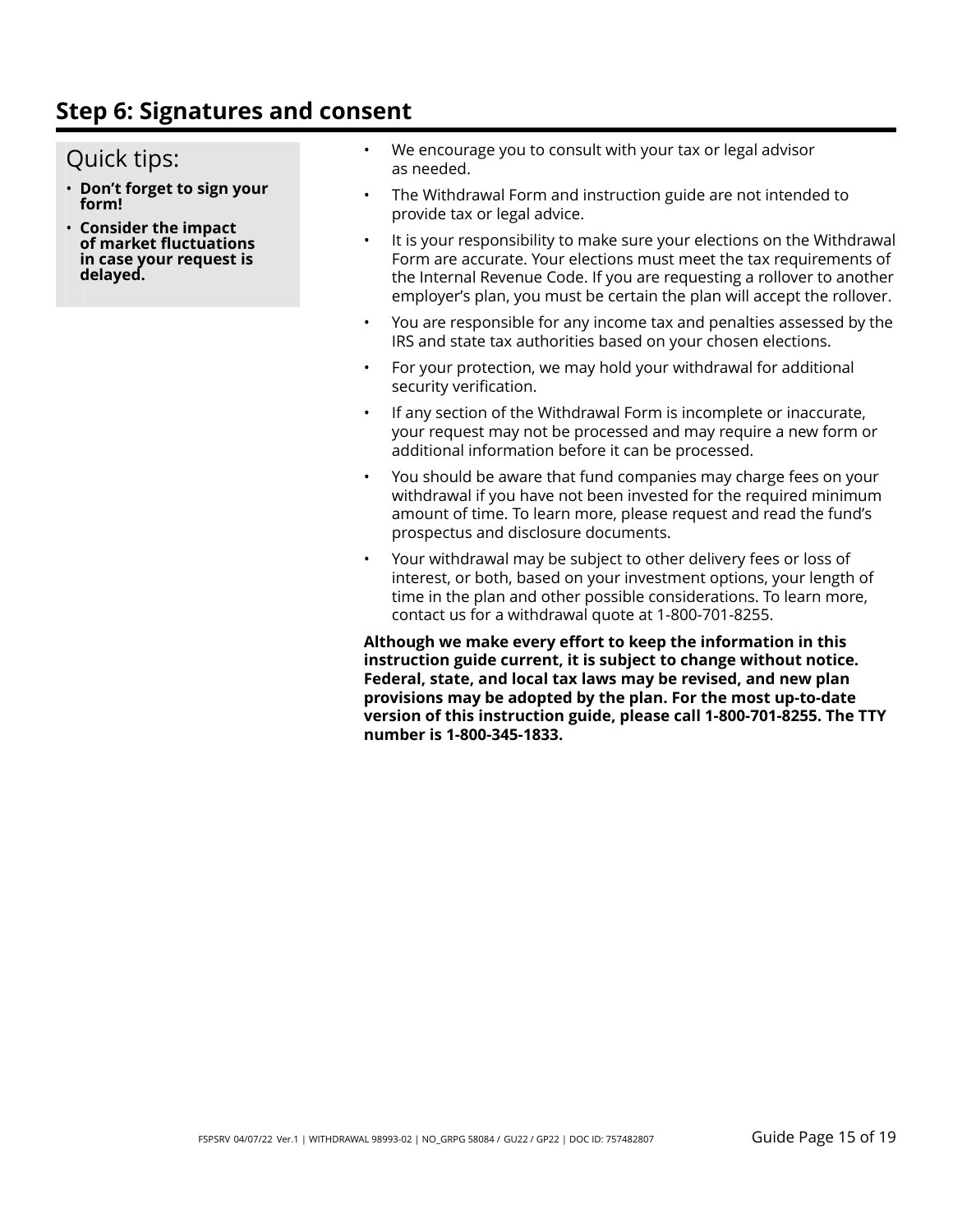### **402(f) NOTICE OF SPECIAL TAX RULES ON DISTRIBUTIONS**

#### **YOUR ROLLOVER OPTIONS**

You are receiving this notice because all or a portion of a payment you are receiving from the CERF Savings Plan - 401(a) Plan (the "Plan") is eligible to be rolled over to an IRA or an employer plan. This notice is intended to help you decide whether to do such a rollover.

This notice describes the rollover rules that apply to payments from the Plan that are not from a designated Roth account (a type of account in some employer plans that are subject to special tax). If you also receive a payment from a designated Roth account in the Plan, you will be provided a different notice for that payment, and the Plan administrator or the payor will tell you the amount that is being paid from each account.

Rules that apply to most payments from a plan are described in the "General Information About Rollovers" section. Special rules that only apply in certain circumstances are described in the "Special Rules and Options" section.

#### **GENERAL INFORMATION ABOUT ROLLOVERS**

#### **How can a rollover affect my taxes?**

You will be taxed on a payment from the Plan if you do not roll it over. If you are under age 59½ and do not do a rollover, you will also have to pay a 10% additional income tax on early distributions (generally, distributions made before age 59½), unless an exception applies. However, if you do a rollover, you will not have to pay tax until you receive payments later and the 10% additional income tax will not apply if those payments are made after you are age 59½ (or if an exception to the 10% additional income tax applies).

#### **What types of retirement accounts and plans may accept my rollover?**

You may roll over the payment to either an IRA (an individual retirement account or individual retirement annuity) or an employer plan (a tax-qualified plan, section 403(b) plan, or governmental section 457(b) plan) that will accept the rollover. The rules of the IRA or employer plan that holds the rollover will determine your investment options, fees, and rights to payment from the IRA or employer plan (for example, IRAs are not subject to spousal consent rules, and IRAs may not provide loans). Further, the amount rolled over will become subject to the tax rules that apply to the IRA or employer plan.

#### **How do I do a rollover?**

There are two ways to do a rollover. You can do either a direct rollover or a 60-day rollover.

If you do a direct rollover, the Plan will make the payment directly to your IRA or an employer plan. You should contact the IRA sponsor or the administrator of the employer plan for information on how to do a direct rollover.

If you do not do a direct rollover, you may still do a rollover by making a deposit into an IRA or eligible employer plan that will accept it. Generally, you will have 60 days after you receive the payment to make the deposit. If you do not do a direct rollover, the Plan is required to withhold 20% of the payment for federal income taxes (up to the amount of cash and property received other than employer stock). This means that, in order to roll over the entire payment in a 60-day rollover, you must use other funds to make up for the 20% withheld. If you do not roll over the entire amount of the payment, the portion not rolled over will be taxed and will be subject to the 10% additional income tax on early distributions if you are under age 59½ (unless an exception applies).

#### **How much may I roll over?**

If you wish to do a rollover, you may roll over all or part of the amount eligible for rollover. Any payment from the Plan is eligible for rollover, except:

- Certain payments spread over a period of at least 10 years or over your life or life expectancy (or the lives or joint life expectancy of you and your beneficiary);
- Required minimum distributions after age 70½ (if you were born before July 1, 1949), or age 72 (if you were born after June 30, 1949), or after death;
- Hardship distributions;
- Payments of employee stock ownership plan (ESOP) dividends;
- Corrective distributions of contributions that exceed tax law limitations;
- Loans treated as deemed distributions (for example, loans in default due to missed payments before your employment ends);
- Cost of life insurance paid by the Plan;
- Payments of certain automatic enrollment contributions requested to be withdrawn within 90 days of the first contribution;
- Amounts treated as distributed because of a prohibited allocation of S corporation stock under an ESOP (also, there will generally be adverse tax consequences if you roll over a distribution of S corporation stock to an IRA); and
- Distributions of certain premiums for health and accident insurance.

The Plan administrator or the payor can tell you what portion of a payment is eligible for rollover.

#### **If I don't do a rollover, will I have to pay the 10% additional income tax on early distributions?**

If you are under age 59½, you will have to pay the 10% additional income tax on early distributions for any payment from the Plan (including amounts withheld for income tax) that you do not roll over, unless one of the exceptions listed below applies. This tax applies to the part of the distribution that you must include in income and is in addition to the regular income tax on the payment not rolled over.

The 10% additional income tax does not apply to the following payments from the Plan:

- Payments made after you separate from service if you will be at least age 55 in the year of the separation;
- Payments that start after you separate from service if paid at least annually in equal or close to equal amounts over your life or life expectancy (or the lives or joint life expectancy of you and your beneficiary);
- Payments from a governmental plan made after you separate from service if you are a qualified public safety employee and you will be at least age 50 in the year of the separation;
- Payments of up to \$5,000 made to you from a defined contribution plan if the payment is a qualified birth or adoption distribution;
- Payments made due to disability;
- Payments after your death;
- Payments of ESOP dividends;
- Corrective distributions of contributions that exceed tax law limitations;
- Cost of life insurance paid by the Plan;
- Payments made directly to the government to satisfy a federal tax levy;
- Payments made under a qualified domestic relations order (QDRO);
- Payments up to the amount of your deductible medical expenses (without regard to whether you itemize deductions for the taxable year);
- Certain payments made while you are on active duty if you were a member of a reserve component called to duty after September 11, 2001, for more than 179 days;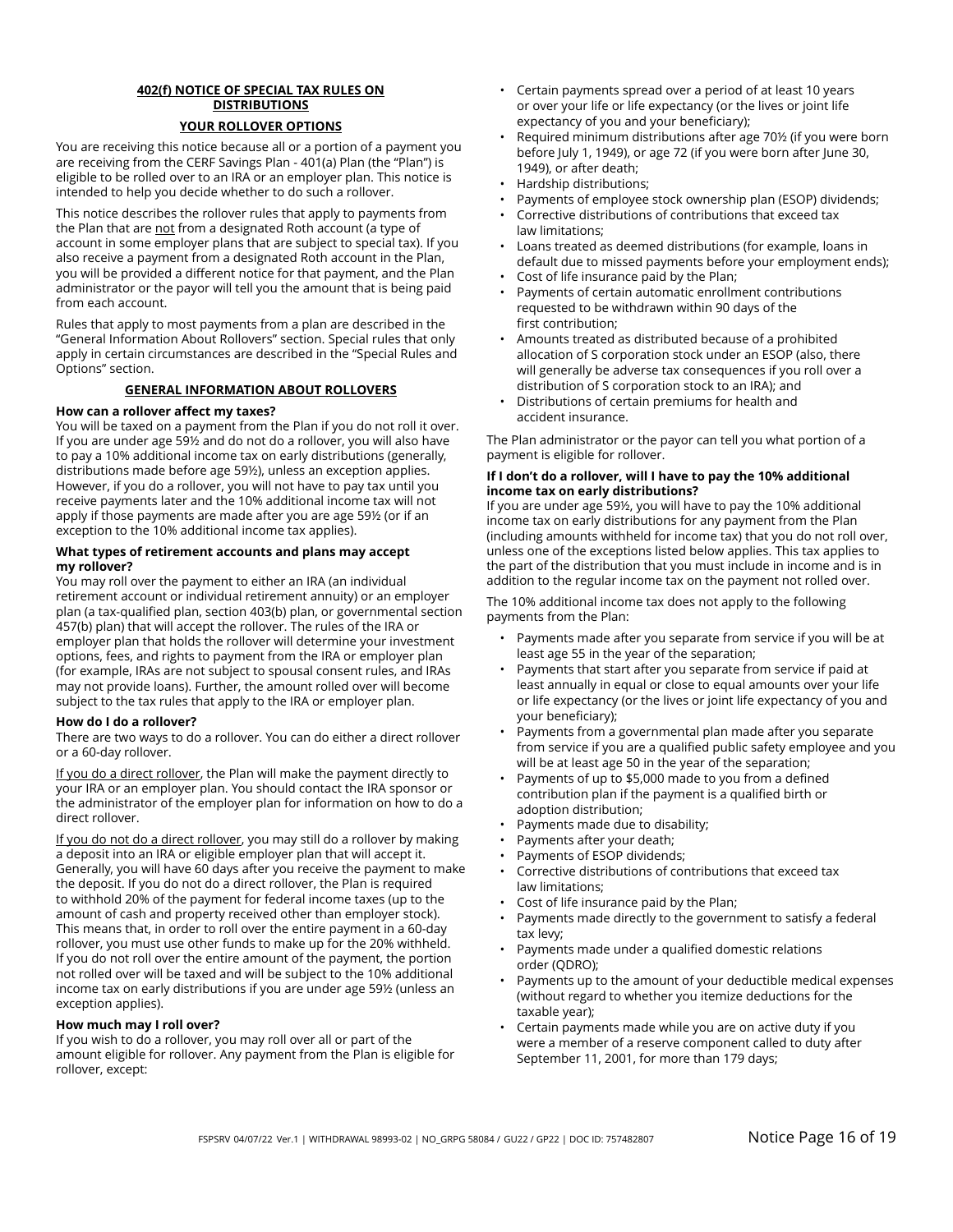- Payments of certain automatic enrollment contributions requested to be withdrawn within 90 days of the first contribution;
- Payments excepted from the additional income tax by federal legislation relating to certain emergencies and disasters; and
- Phased retirement payment made to federal employees.

#### **If I do a rollover to an IRA, will the 10% additional income tax apply to early distributions from the IRA?**

If you receive a payment from an IRA when you are under age 59½, you will have to pay the 10% additional income tax on early distributions on the part of the distribution that you must include in income, unless an exception applies. In general, the exceptions to the 10% additional income tax for early distributions from an IRA are the same as the exceptions listed above for early distributions from a plan. However, there are a few differences for payments from an IRA, including:

- The exception for payments made after you separate from service if you will be at least age 55 in the year of the separation (or age 50 for qualified public safety employees) does not apply;
- The exception for qualified domestic relations orders (QDROs) does not apply (although a special rule applies under which, as part of a divorce or separation agreement, a tax-free transfer may be made directly to an IRA of a spouse or former spouse); and
- The exception for payments made at least annually in equal or close to equal amounts over a specified period applies without regard to whether you have had a separation from service.

Additional exceptions apply for payments from an IRA, including:

- Payments for qualified higher education expenses;
- Payments up to \$10,000 used in a qualified first-time home purchase; and
- Payments for health insurance premiums after you have received unemployment compensation for 12 consecutive weeks (or would have been eligible to receive unemployment compensation but for self-employed status).

#### **Will I owe State income taxes?**

This notice does not describe any State or local income tax rules (including withholding rules).

#### **SPECIAL RULES AND OPTIONS**

#### **If your payment includes after-tax contributions**

After-tax contributions included in a payment are not taxed. If you receive a partial payment of your total benefit, an allocable portion of your after-tax contributions is included in the payment, so you cannot take a payment of only after-tax contributions. However, if you have pre-1987 after-tax contributions maintained in a separate account, a special rule may apply to determine whether the aftertax contributions are included in a payment. In addition, special rules apply when you do a rollover, as described below.

You may roll over to an IRA a payment that includes after-tax contributions through either a direct rollover or a 60-day rollover. You must keep track of the aggregate amount of the after-tax contributions in all of your IRAs (in order to determine your taxable income for later payments from the IRAs).

If you do a direct rollover of only a portion of the amount paid from the Plan and at the same time the rest is paid to you, the portion directly rolled over consists first of the amount that would be taxable if not rolled over. For example, assume you are receiving a distribution of \$12,000, of which \$2,000 is after-tax contributions. In this case, if you directly roll over \$10,000 to an IRA that is not a Roth IRA, no amount is taxable because the \$2,000 amount not rolled over is treated as being after-tax contributions. If you do a direct rollover of the entire amount paid from the Plan to two or more destinations at the same time, you can choose which destination receives the aftertax contributions.

Similarly, if you do a 60-day rollover to an IRA of only a portion of a payment made to you, the portion rolled over consists first of the amount that would be taxable if not rolled over. For example, assume you are receiving a distribution of \$12,000, of which \$2,000 is after-tax contributions, and no part of the distribution is directly rolled over. In this case, if you roll over \$10,000 to an IRA that is not a Roth IRA in a 60-day rollover, no amount is taxable because the \$2,000 amount not rolled over is treated as being after-tax contributions.

You may roll over to an employer plan all of a payment that includes after-tax contributions, but only through a direct rollover (and only if the receiving plan separately accounts for after-tax contributions and is not a governmental section 457(b) plan). You can do a 60-day rollover to an employer plan of part of a payment that includes aftertax contributions, but only up to the amount of the payment that would be taxable if not rolled over.

#### **If you miss the 60-day rollover deadline**

Generally, the 60-day rollover deadline cannot be extended. However, the IRS has the limited authority to waive the deadline under certain extraordinary circumstances, such as when external events prevented you from completing the rollover by the 60-day rollover deadline. Under certain circumstances, you may claim eligibility for a waiver of the 60-day rollover deadline by making a written self-certification. Otherwise, to apply for a waiver from the IRS, you must file a private letter ruling request with the IRS. Private letter ruling requests require the payment of a nonrefundable user fee. For more information, see IRS Publication 590-A, *Contributions to Individual Retirement Arrangements (IRAs)*.

#### **If your payment includes employer stock that you do not roll over**

If you do not do a rollover, you can apply a special rule to payments of employer stock (or other employer securities) that are either attributable to after-tax contributions or paid in a lump sum after separation from service (or after age 59½, disability, or the participant's death). Under the special rule, the net unrealized appreciation on the stock will not be taxed when distributed from the Plan and will be taxed at capital gain rates when you sell the stock. Net unrealized appreciation is generally the increase in the value of employer stock after it was acquired by the Plan. If you do a rollover for a payment that includes employer stock (for example, by selling the stock and rolling over the proceeds within 60 days of the payment), the special rule relating to the distributed employer stock will not apply to any subsequent payments from the IRA or, generally, the Plan. The Plan administrator can tell you the amount of any net unrealized appreciation.

#### **If you have an outstanding loan that is being offset**

If you have an outstanding loan from the Plan, your Plan benefit may be offset by the outstanding amount of the loan, typically when your employment ends. The offset amount is treated as a distribution to you at the time of the offset. Generally, you may roll over all or any portion of the offset amount. Any offset amount that is not rolled over will be taxed (including the 10% additional income tax on early distributions, unless an exception applies). You may roll over offset amounts to an IRA or an employer plan (if the terms of the employer plan permit the plan to receive plan loan offset rollovers).

How long you have to complete the rollover depends on what kind of plan loan offset you have. If you have a qualified plan loan offset, you will have until your tax return due date (including extensions) for the tax year during which the offset occurs to complete your rollover. A qualified plan loan offset occurs when a plan loan in good standing is offset because your employer plan terminates, or because you sever from employment. If your plan loan offset occurs for any other reason (such as a failure to make level loan repayments that results in a deemed distribution), then you have 60 days from the date the offset occurs to complete your rollover.

#### **If you were born on or before January 1, 1936**

If you were born on or before January 1, 1936, and receive a lump sum distribution that you do not roll over, special rules for calculating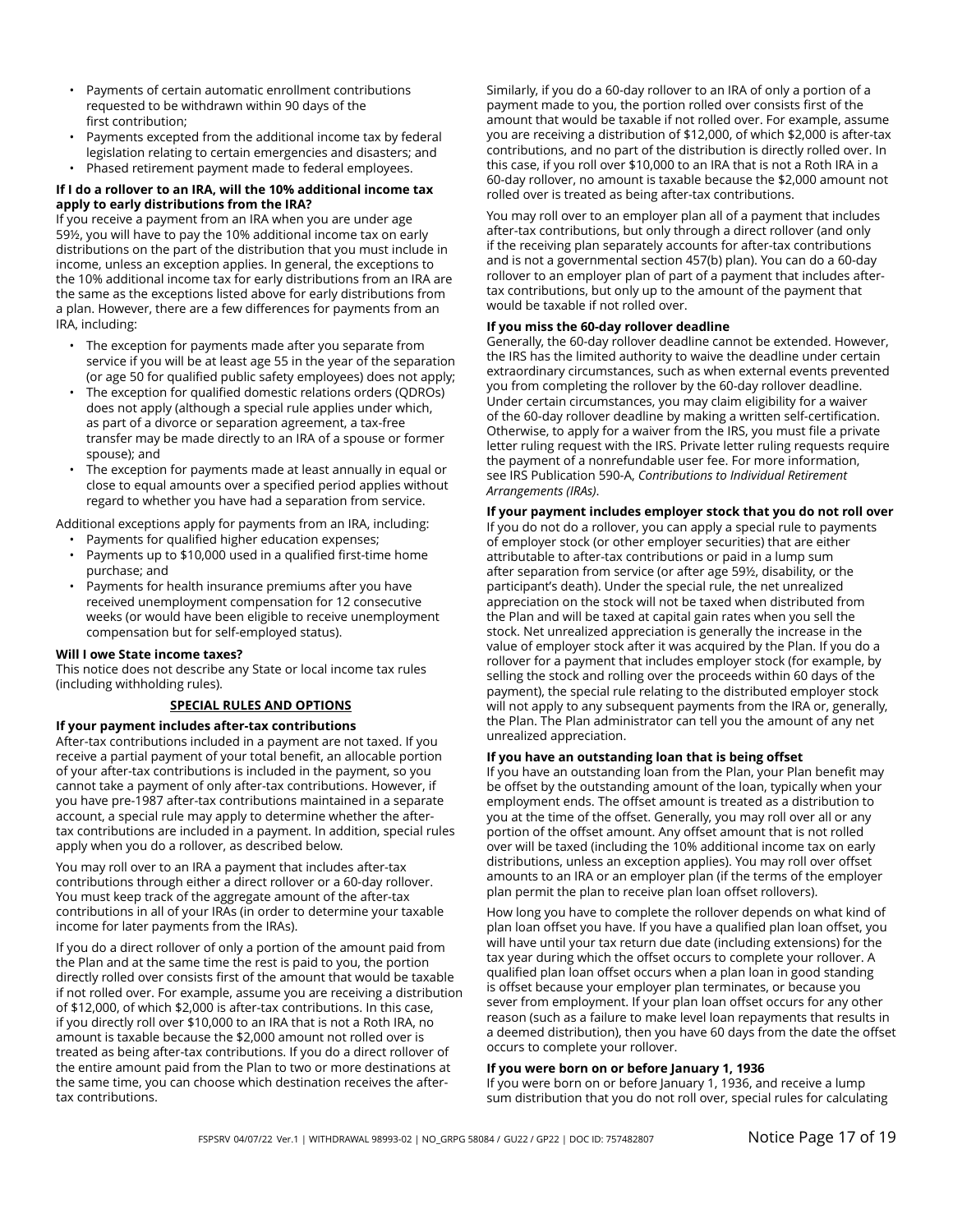the amount of the tax on the payment might apply to you. For more information, see IRS Publication 575, *Pension and Annuity Income*.

**If your payment is from a governmental section 457(b) plan** If the Plan is a governmental section 457(b) plan, the same rules described elsewhere in this notice generally apply, allowing you to roll over the payment to an IRA or an employer plan that accepts rollovers. One difference is that, if you do not do a rollover, you will not have to pay the 10% additional income tax on early distributions from the Plan even if you are under age 59½ (unless the payment is from a separate account holding rollover contributions that were made to the Plan from a tax-qualified plan, a section 403(b) plan, or an IRA). However, if you do a rollover to an IRA or to an employer plan that is not a governmental section 457(b) plan, a later distribution made before age 59½ will be subject to the 10% additional income tax on early distributions (unless an exception applies). Other differences are that you cannot do a rollover if the payment is due to an "unforeseeable emergency" and the special rules under "If your payment includes employer stock that you do not roll over" and "If you were born on or before January 1, 1936," do not apply.

#### **If you are an eligible retired public safety officer and your payment is used to pay for health coverage or qualified long-term care insurance**

If the Plan is a governmental plan, you retired as a public safety officer, and your retirement was by reason of disability or was after normal retirement age, you can exclude from your taxable income plan payments paid directly as premiums to an accident or health plan (or a qualified long-term care insurance contract) that your employer maintains for you, your spouse, or your dependents, up to a maximum of \$3,000 annually. For this purpose, a public safety officer is a law enforcement officer, firefighter, chaplain, or member of a rescue squad or ambulance crew.

#### **If you roll over your payment to a Roth IRA**

If you roll over a payment from the Plan to a Roth IRA, a special rule applies under which the amount of the payment rolled over (reduced by any after-tax amounts) will be taxed. In general, the 10% additional income tax on early distributions will not apply. However, if you take the amount rolled over out of the Roth IRA within the five-year period that begins on January 1 of the year of the rollover, the 10% additional income tax will apply (unless an exception applies).

If you roll over the payment to a Roth IRA, later payments from the Roth IRA that are qualified distributions will not be taxed (including earnings after the rollover). A qualified distribution from a Roth IRA is a payment made after you are age 59½ (or after your death or disability, or as a qualified first-time homebuyer distribution of up to \$10,000) and after you have had a Roth IRA for at least 5 years. In applying this 5-year rule, you count from January 1 of the year for which your first contribution was made to a Roth IRA. Payments from the Roth IRA that are not qualified distributions will be taxed to the extent of earnings after the rollover, including the 10% additional income tax on early distributions (unless an exception applies). You do not have to take required minimum distributions from a Roth IRA during your lifetime. For more information, see IRS Publication 590-A, *Contributions to Individual Retirement Arrangements (IRAs)* and IRS Publication 590-B, *Distributions from Individual Retirement Arrangements (IRAs)*.

**If you do a rollover to a designated Roth account in the Plan** You cannot roll over a distribution to a designated Roth account in another employer's plan. However, you can roll the distribution over into a designated Roth account in the distributing Plan. If you roll over a payment from the Plan to a designated Roth account in the Plan, the amount of the payment rolled over (reduced by any after-tax amounts directly rolled over) will be taxed. In general, the 10% additional tax on early distributions will not apply. However, if you take the amount rolled over out of the Roth IRA within the five-year period that begins on January 1 of the year of the rollover, the 10% additional income tax will apply (unless an exception applies).

If you roll over the payment to a designated Roth account in the Plan, later payments from the designated Roth account that are qualified distributions will not be taxed (including earnings after the rollover). A qualified distribution from a designated Roth account is a payment made both after you are age 59½ (or after your death or disability) and after you have had a designated Roth account in the Plan for at least 5 years. In applying this 5-year rule you count from January 1 of the year your first contribution was made to the designated Roth account. However, if you made a direct rollover to a designated Roth account in the Plan from a designated Roth account in a plan of another employer, the 5-year period begins on January 1 of the year you made the first contribution to the designated Roth account in the Plan or, if earlier, to the designated Roth account in the plan of the other employer. Payments from the designated Roth account that are not qualified distributions will be taxed to the extent of earnings after the rollover, including the 10% additional income tax on early distributions (unless an exception applies).

#### **If you are not a Plan participant**

Payments after death of the participant. If you receive a distribution after the participant's death that you do not roll over, the distribution will generally be taxed in the same manner described elsewhere in this notice. However, the 10% additional income tax on early distributions and the special rules for public safety officers do not apply, and the special rule described under the section "If you were born on or before January 1, 1936," applies only if the deceased participant was born on or before January 1, 1936.

**If you are a surviving spouse.** If you receive a payment from the Plan as the surviving spouse of a deceased participant, you have the same rollover options that the participant would have had, as described elsewhere in this notice. In addition, if you choose to do a rollover to an IRA, you may treat the IRA as your own or as an inherited IRA.

An IRA you treat as your own is treated like any other IRA of yours, so that payments made to you before you are age 59½ will be subject to the 10% additional income tax on early distributions (unless an exception applies) and required minimum distributions from your IRA do not have to start until after you are age 70½ (if you were born before July 1, 1949), or age 72 (if you were born after June 30, 1949).

If you treat the IRA as an inherited IRA, payments from the IRA will not be subject to the 10% additional income tax on early distributions. However, if the participant had started taking required minimum distributions, you will have to receive required minimum distributions from the inherited IRA. If the participant had not started taking required minimum distributions from the Plan, you will not have to start receiving required minimum distributions from the inherited IRA until the year the participant would have been age 70½ (if participant was born before July 1, 1949), or age 72 (if participant was born after June 30, 1949).

**If you are a surviving beneficiary other than a spouse.** If you receive a payment from the Plan because of the participant's death and you are a designated beneficiary other than a surviving spouse, the only rollover option you have is to do a direct rollover to an inherited IRA. Payments from the inherited IRA will not be subject to the 10% additional income tax on early distributions. You will have to receive required minimum distributions from the inherited IRA.

Payments under a QDRO. If you are the spouse or former spouse of the participant who receives a payment from the Plan under a QDRO, you generally have the same options and the same tax treatment that the participant would have (for example, you may roll over the payment to your own IRA or an eligible employer plan that will accept it). However, payments under the QDRO will not be subject to the 10% additional income tax on early distributions.

#### **If you are a nonresident alien**